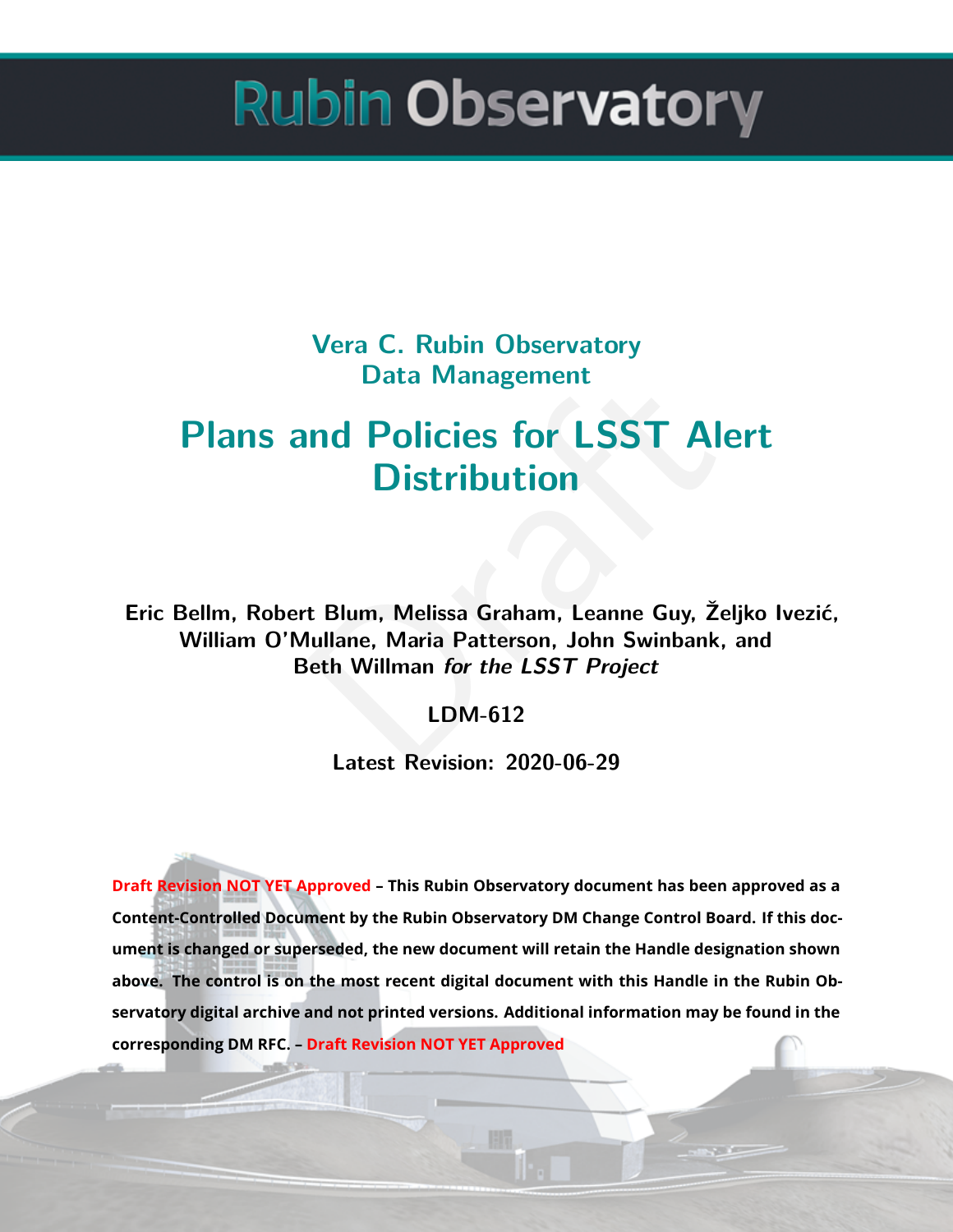# **Abstract**

The diversion of the Specific Science products. It provides guide<br>eveloping community brokers and describes the planne<br>imple alert filtering service and Science Platform to aid :<br>r LSST science. A major product of the nightly processing of LSST images is a world-public stream of alerts from transient, variable, and moving sources. Science users will access these alerts through community brokers or through a simple filtering service provided by LSST. This document provides a guide to the plans and policies for the alert distribution system to aid science users, broker developers, funding agencies, and LSST Project personnel. It describes the components of the alert distribution system and the data rights required to access specific scientific products. It provides guidelines for organizations developing community brokers and describes the planned capabilities of the LSST simple alert filtering service and Science Platform to aid science users in planning for LSST science.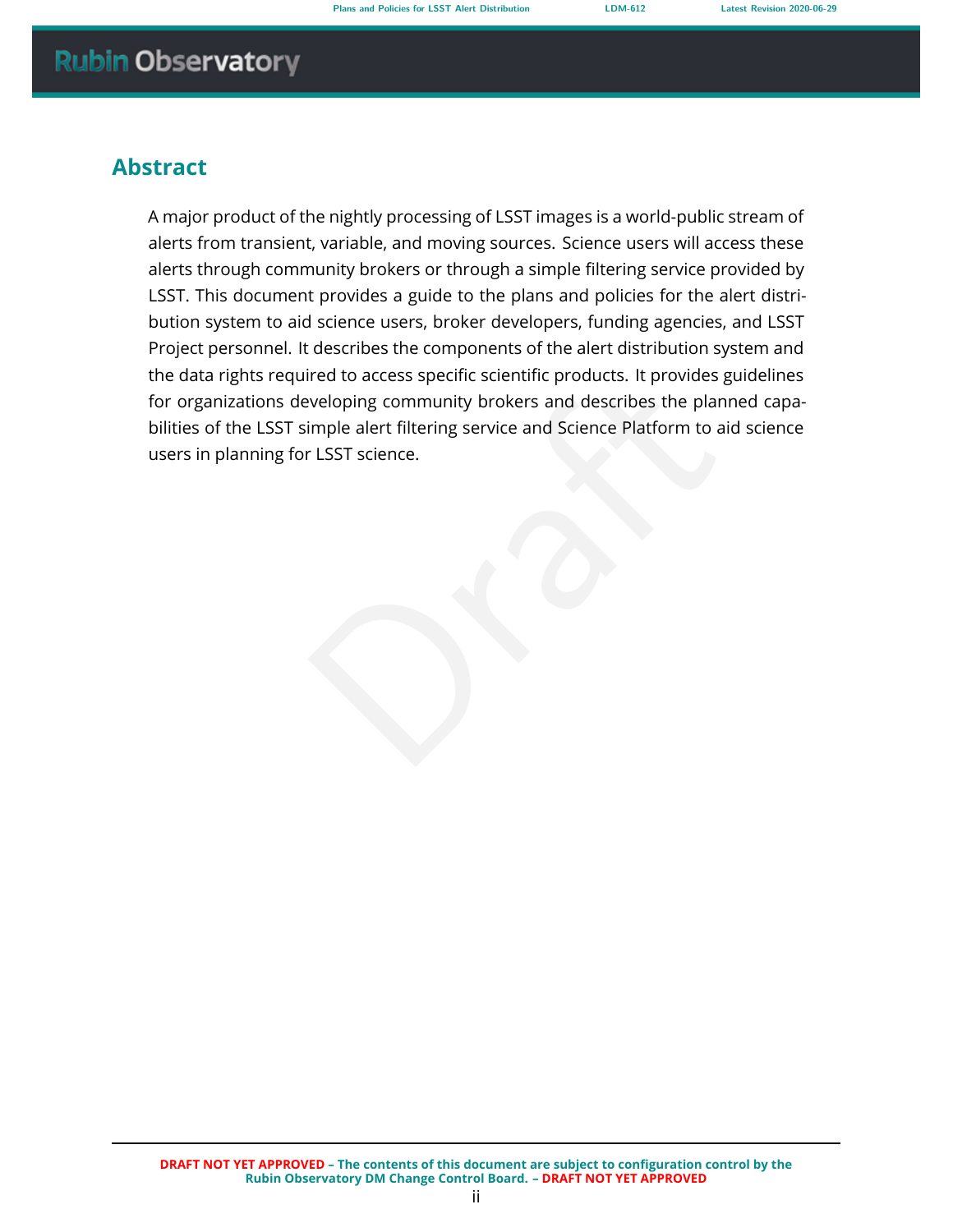# **Change Record**

| <b>Version</b> | <b>Date</b> | <b>Description</b>                             | <b>Owner name</b> |
|----------------|-------------|------------------------------------------------|-------------------|
|                | 2018-12-26  | Initial draft version                          | Eric Bellm        |
| 1.0            | 2019-01-08  | Approved in RFC-556.                           | Approver:         |
|                |             |                                                | W. O'Mullane      |
| 1.1            | 2019-05-13  | Added referece to DMTN-102 RFC-592.            | Eric Bellm        |
| 1.2            | 2019-12-27  | Revisions supporting broker call for proposals | Eric Bellm        |
| 1.3            | 2020-02-11  | Remove extraneous macros                       | Eric Bellm        |
|                | 2020-06-26  | Update due date; minor updates.                | Eric Bellm        |

Update due date; minor updates.<br>
m<br>
.: https://github.com/1sst/LDM-612<br>
ifory: 10701e9-dirty<br>
... *Document curator:* E. Bellm *Document source location:* https://github.com/lsst/LDM-612 *Version from source repository:* 10701e9-dirty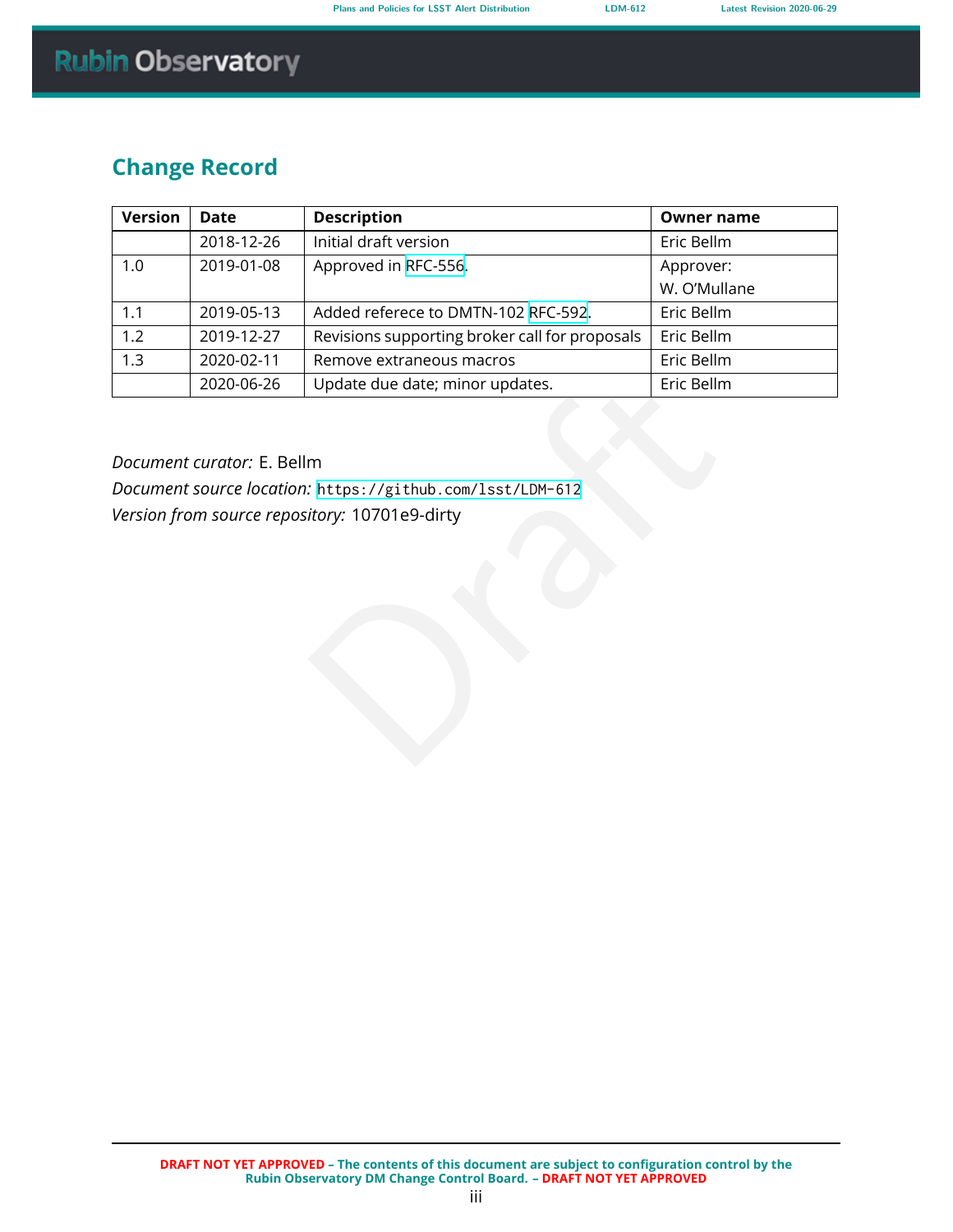# **Contents**

| 1 Introduction<br>1 |                                                                          |                |  |  |  |
|---------------------|--------------------------------------------------------------------------|----------------|--|--|--|
|                     | 2 Components and Capabilities of the LSST Alert Distribution System<br>3 |                |  |  |  |
| 2.1                 |                                                                          | 3              |  |  |  |
|                     |                                                                          | 3              |  |  |  |
|                     | 2.1.2 The LSST Data Facility and Data Access Centers                     | 3              |  |  |  |
| 2.2                 |                                                                          | 3              |  |  |  |
|                     |                                                                          | $\overline{4}$ |  |  |  |
|                     |                                                                          | 5              |  |  |  |
|                     |                                                                          | 5              |  |  |  |
|                     |                                                                          | 6              |  |  |  |
|                     |                                                                          | 6              |  |  |  |
|                     |                                                                          | 7              |  |  |  |
| 2.3                 |                                                                          | 7              |  |  |  |
|                     |                                                                          | 7              |  |  |  |
|                     |                                                                          | 8              |  |  |  |
|                     |                                                                          | 8              |  |  |  |
|                     |                                                                          | 8              |  |  |  |
|                     |                                                                          | 9              |  |  |  |
|                     | 3 Data Rights to Alert Stream Components                                 | 10             |  |  |  |
|                     | <b>4 Guidelines for Community Brokers</b>                                | 11             |  |  |  |
|                     |                                                                          |                |  |  |  |
|                     |                                                                          | 11             |  |  |  |
| 4.2                 |                                                                          | 12             |  |  |  |
| 4.3                 |                                                                          | 13             |  |  |  |
| 4.4                 |                                                                          | 13             |  |  |  |
| 4.5                 |                                                                          | 13             |  |  |  |
| 4.6                 |                                                                          | 13             |  |  |  |

**DRAFT NOT YET APPROVED – The contents of this document are subject to configuration control by the Rubin Observatory DM Change Control Board. – DRAFT NOT YET APPROVED**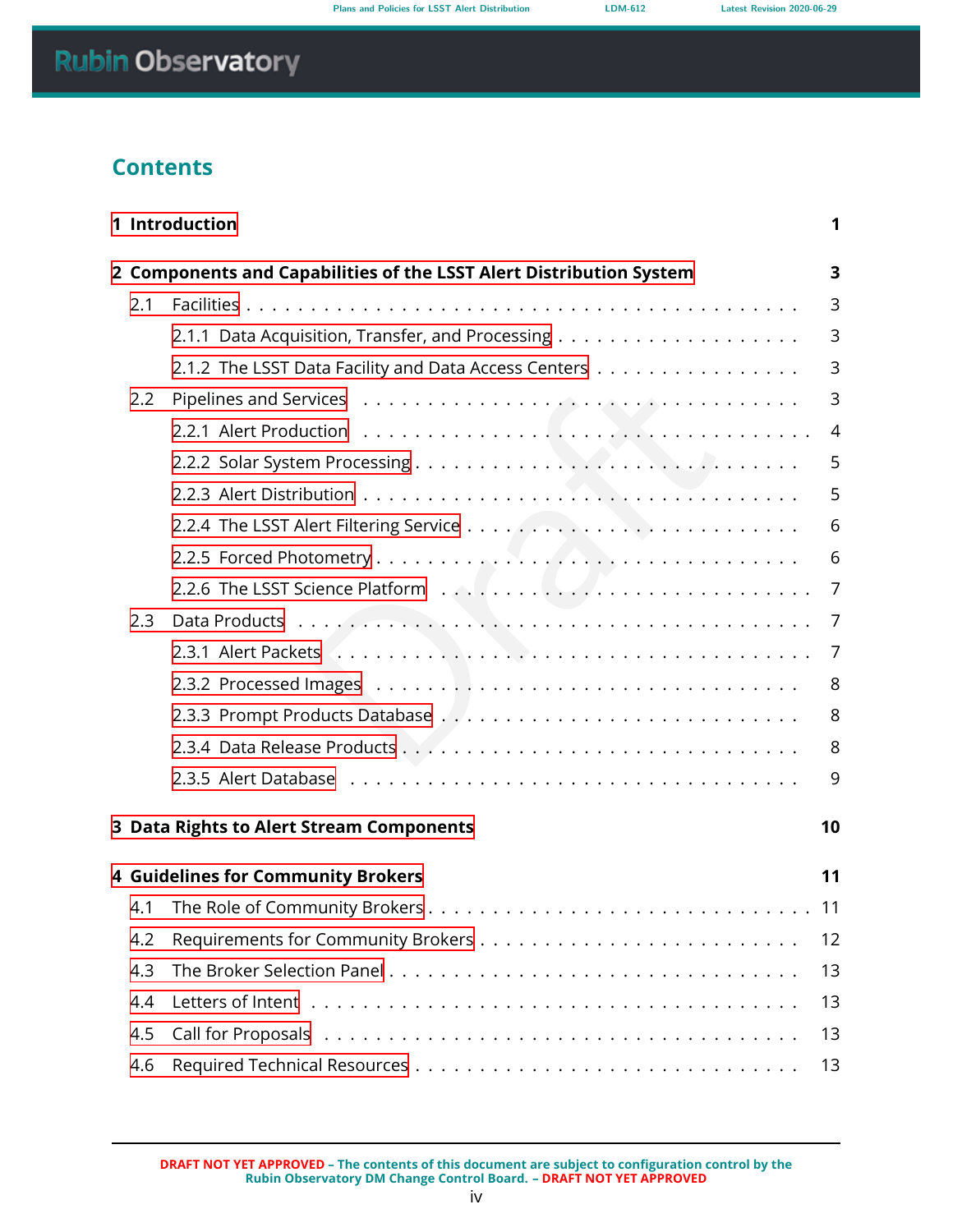| 4.7 |                                                  |    |
|-----|--------------------------------------------------|----|
|     |                                                  |    |
|     |                                                  |    |
|     |                                                  | 15 |
|     | 4.7.4 Integration with the Time-Domain Ecosystem | 15 |
|     |                                                  | 15 |
|     |                                                  | 15 |
|     |                                                  | 15 |
| 4.8 |                                                  | 16 |
| 4.9 |                                                  | 16 |
|     |                                                  | 16 |
|     |                                                  |    |
|     |                                                  |    |
|     | <b>Acronyms</b>                                  | 19 |
|     |                                                  |    |

### **[5 Acronyms](#page-23-0) 19**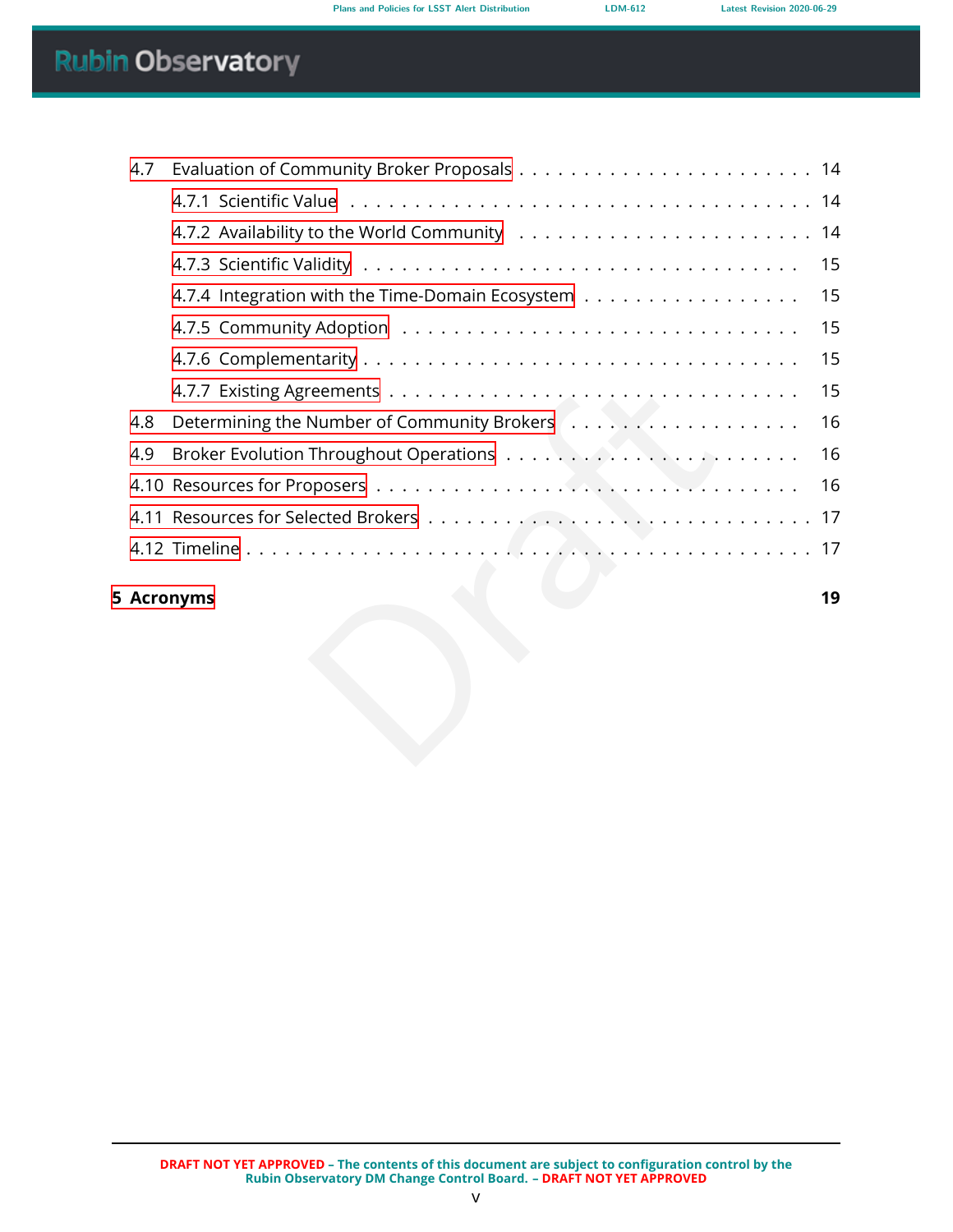# **Plans and Policies for LSST Alert Distribution**

# <span id="page-5-0"></span>**1 Introduction**

LSST will discover large numbers of astrophysical objects that move across the sky, change in brightness, or appear as transients. Because of their intrinsic temporal variability, full scientific exploitation of many classes of these events requires rapid discovery and additional follow-up observations. Accordingly, LSST's real-time Prompt Processing pipelines will identify such detections using image differencing and report them using world-public *alerts* issued within 60 seconds of the shutter closure after each visit.

Accordingly, LSST's real-time Prompt Processing pipelin<br>
i image differencing and report them using world-public c<br>
shutter closure after each visit.<br>
ontain not only the information about the most recent d<br>
e, cutout imag These alert packets will contain not only the information about the most recent detection but also a historical lightcurve, cutout images, timeseries features, and other contextual information. A science user will be able to use the contents of a single LSST alert packet to make a decision that is both rapid and informed about whether the event is relevant to their scientific goals. LSST expects to produce up to about ten million of these alerts nightly $^1.$  $^1.$  $^1.$  The resulting *alert stream* will be large—more than 1 TB nightly—but will contain all classes of astrophysical events, from the youngest supernovae to the most distant RR Lyrae to the slowest-moving Trans-Neptunian Objects to the most unexpected new phenomena. The task for the scientist is to identify the small subset of events of interest in the larger alert stream.

To do so, astronomers will rely on third party *community brokers*, software systems that receive the full LSST alert stream and provide additional information to refine the selection of events of interest. Community brokers may crossmatch the LSST stream to multiwavelength catalogs, join LSST alerts with those from other surveys, provide machine-learned classifications of events, and/or offer user filters to winnow the stream. LSST will itself offer an alert filtering service of more limited capacity that will apply user-supplied filters to the alert stream. Individual scientists may receive alerts through one or more of these services.

The large volume of the alert stream and the finite bandwidth from the LSST Data Facility necessitate a proposal process to select community brokers that will receive the full stream.

<span id="page-5-1"></span><sup>&</sup>lt;sup>1</sup>The LSST alert stream will contain essentially all DIASources detected at  $5\sigma$  in the difference image, including a currently unknown fraction of artifacts. LSST will provide a threshold that may be used to filter transients in the alert stream to 90% completeness and 95% purity at 6 [\[LSE-30](#page-24-0)], so less than 5% of alerts filtered in this manner will be artifacts. By varying the cutoff spuriousness value users may adopt other tradeoffs between completeness and purity as well.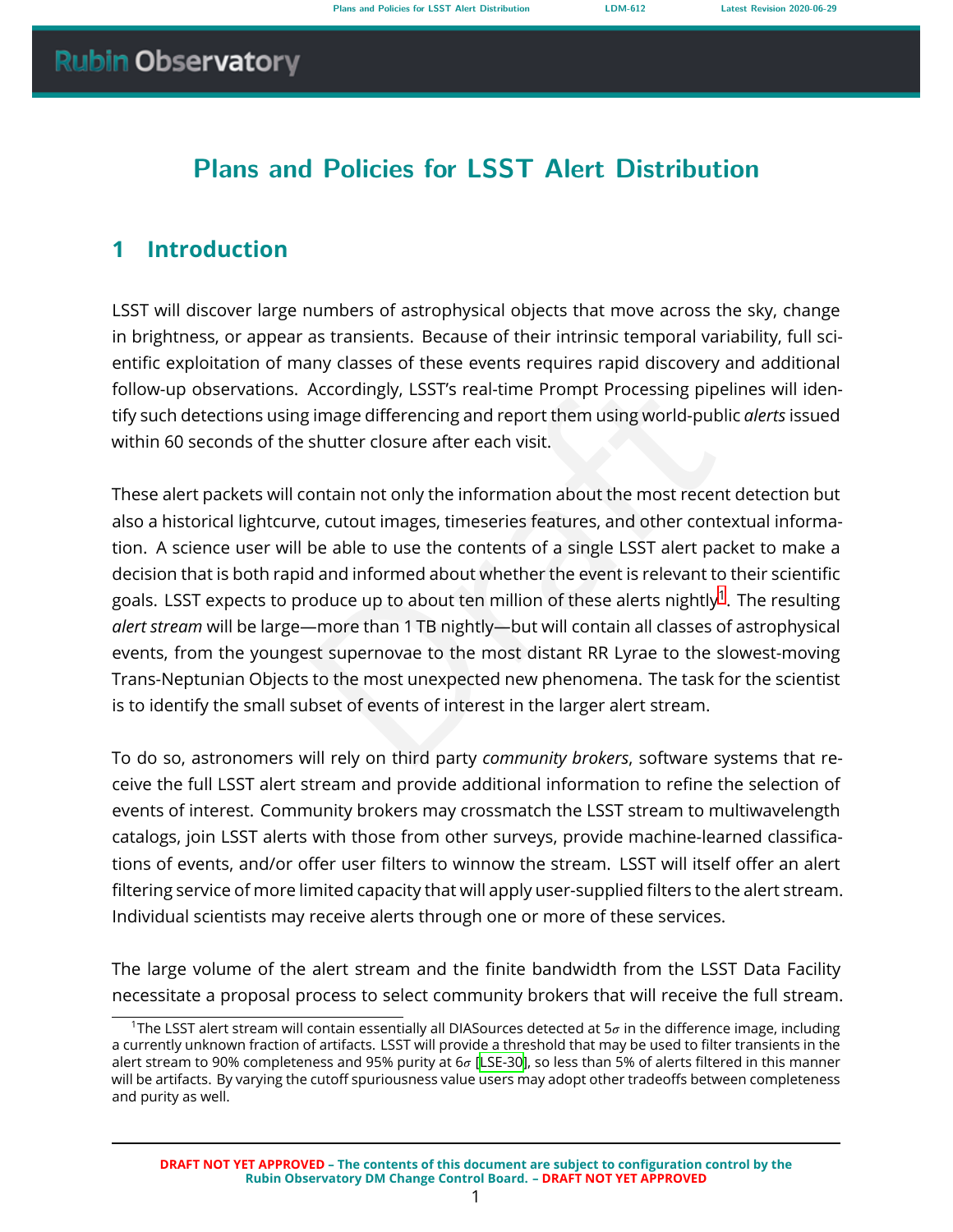This document outlines the process, criteria, and timeline by which LSST will choose community brokers. To provide context, we also summarize the major features of the LSST Alert Production systems as well as relevant data rights concerns.

Throughout the document, we provide references to the formal LSST requirements and relevant design documents as an aid to the interested reader.

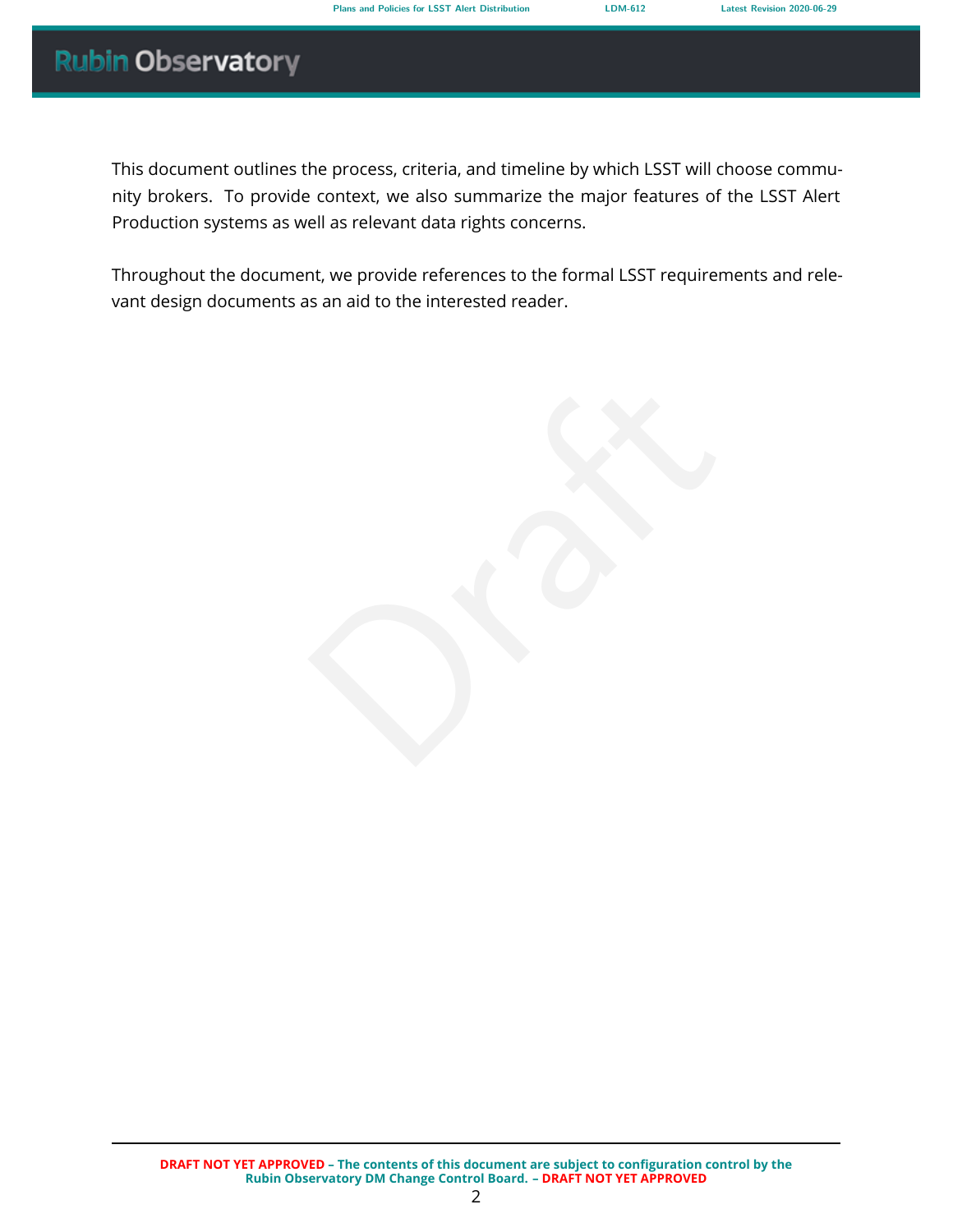# <span id="page-7-0"></span>**2 Components and Capabilities of the LSST Alert Distribution System**

In this section we provide a high-level overview of the LSST Alert Production process to provide background for science users of LSST alerts. Key numbers for Alert Production are summarized in [DMTN-102.](#page-24-1)

# <span id="page-7-1"></span>**2.1 Facilities**

# **2.1.1 Data Acquisition, Transfer, and Processing**

<span id="page-7-2"></span>Transfer, and Processing<br>
epeatedly using standard or alternate standard visits (curo<br>
nosures in a single band or a single 30 second exposure, r<br>
nmera reads out, the images will be transferred via fib<br>
(L[D](#page-7-3)F; §2.1.2) at t LSST will survey the sky repeatedly using standard or alternate standard visits (currently baselined as  $2 \times 15$  second exposures in a single band or a single 30 second exposure, respectively). Immediately after the camera reads out, the images will be transferred via fiber networks to the LSST Data Facility (LDF; §2.1.2)at the National Center for Supercomputing Applications (NCSA) in Illinois. All subsequent data processing leading to alerts occurs in the LDF. Alerts will be distributed from the LDF within 60 seconds of the camera readout completing.

# <span id="page-7-3"></span>**2.1.2 The LSST Data Facility and Data Access Centers**

[LDM-230](#page-25-0) describes the concept of operations for the LSST Data Facility. The LDF hosts a variety of computational services, including the Prompt Processing services that run the Alert Production pipelines (§[2.2.1](#page-7-5)) and the Batch Production services that run the annual Data Release Processing (§[2.3.4](#page-12-2)). All Prompt Processing and Alert Production runs at the LDF; Data Release Processing is split between the LDF and the CC-IN2P3 in France. The LDF also hosts a Data Access Center (DAC) that provides access to proprietary data products (§ [3](#page-14-0)) through the LSST Science Platform (§[2.2.6](#page-11-0)). The LDF also hosts the alert stream feeds to community brokers (§[2.2.3](#page-9-1)) and the LSST Alert Filtering Service ([§2.2.4\)](#page-10-0).

An additional DAC will be located in Chile. Its capabilities are described in [LDM-572](#page-24-2). It will host a copy of the raw data and processed data products and run a version of the Science Platform.

# <span id="page-7-5"></span><span id="page-7-4"></span>**2.2 Pipelines and Services**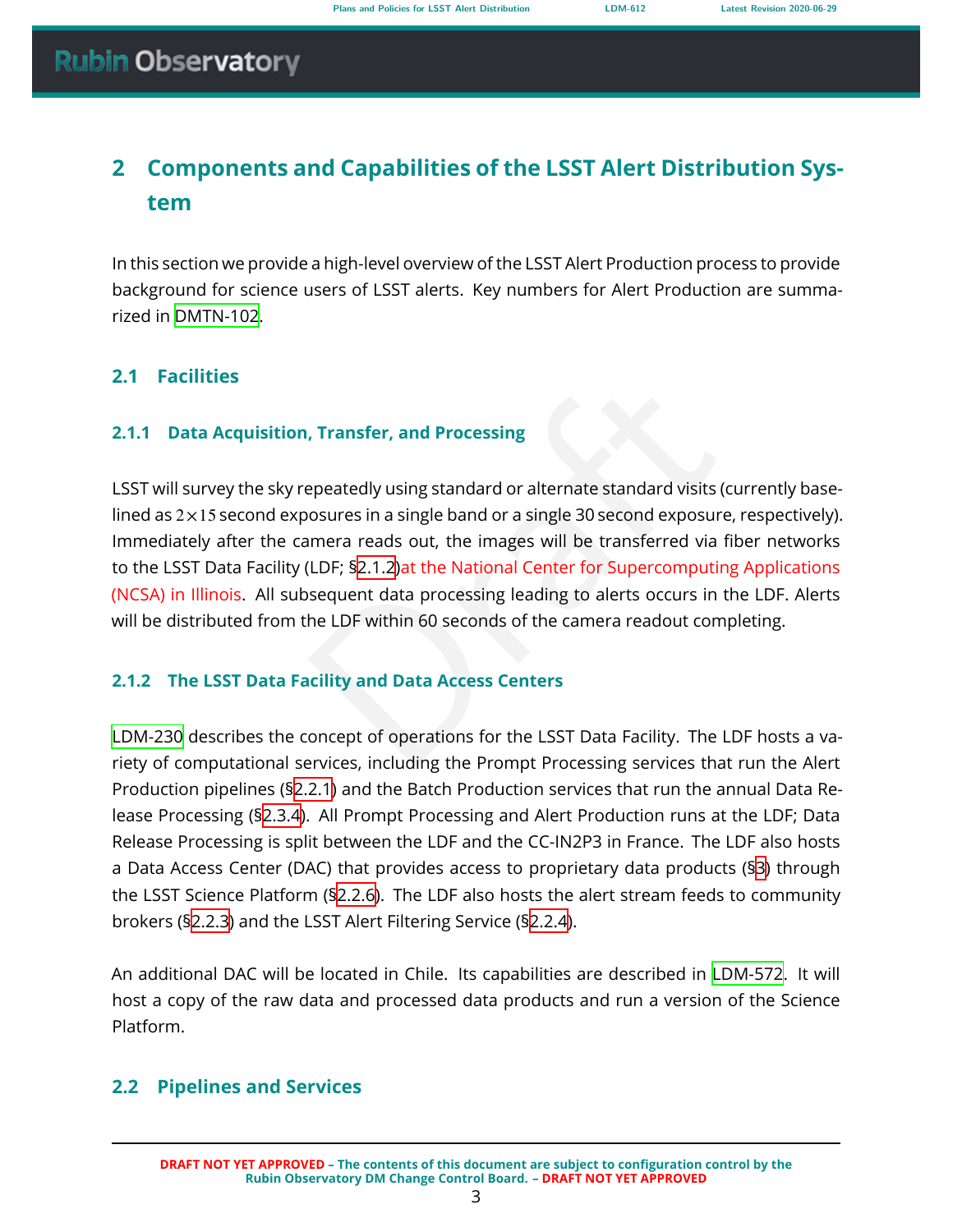### **2.2.1 Alert Production**

LSST Data Management (DM) Alert Production (AP) processes data during the night and generates alerts in close to real-time. It is described in [LSE-163](#page-24-3), with detailed descriptions of its constituent pipelines and algorithmic components provided in [LDM-151.](#page-25-1) The basic modules include single-frame image processing (e.g., instrument signature removal, photometric and astrometric calibration), difference image analysis (DIA; the subtraction of a coadded template image constructed from the most recent Data Release from the new visit image), and source detection, association, and measurement [LSE-163]. AP will process all standard and alternative standard visits, whether obtained as part of the main wide-fast-deep survey or a Special Program[[DMTN-065\]](#page-24-4) and generate alerts within the required 60 seconds after the camera readout completes (DMS-REQ-0004, LSE-61)<sup>2</sup>. Due to the need for Data Release Productionderived templates, Alert Production cannot run at full scale and full fidelity during neither commissioning nor the first year of operations. LSST DM is currently investigating options for Alert Production in year one [DMTN-107].

nd measurement [LSE-163]. AP will process all standard<br>ther obtained as part of the main wide-fast-deep survey<br>d generate alerts within the required 60 seconds after<br>i-REQ-0004, LSE-61)<sup>2</sup>. [D](#page-8-1)ue to the need for Data Releas All sources in a difference image that have a signal-to-noise ratio  $SNR > 5$  in positive or negative flux are considered "detected" DIASources, are incorporated into the DIASource catalog, and will cause an alert to be issued $^3$ . Additionally some  $SNR < 5$  sources will be kept for diagnostic purposes, but will not lead to alerts. Source association and measurement occurs prior to alert generation: every DIASource will have one unique match to a DIAObject (stationary object) or known Solar System Object SSObject (moving object; see Section [2.2.2](#page-9-0)). The stationary source association algorithms will be probabilistic and incorporate motion models for parallax and proper motion[[LDM-151](#page-25-1)]. If no association is possible a new DIAObject will be created. Source measurements including centroid, fluxes, shapes, and other characterization parameters (Table 1 of [LSE-163](#page-24-3)) are made, and the time-evolving parameters of the DIAObject such as the parallax, mean flux, and periodic/non-periodic light curve features, will be updated to include the new associated DIASource. At this point, the DIASource will be used to create an alert packet ([§2.3.1\)](#page-11-2), regardless of whether the DIASource is associated with a new

<span id="page-8-0"></span> $2$  AP may also be able to process non-standard visits with longer or shorter exposure times provided that, e.g., the visit image can be successfully PSF-matched and differenced with a template image. Alert generation in crowded fields may produce more than the maximum of 10,000 alerts per visit required to be supported by DM; alert generation in this circumstance is still under study.

<span id="page-8-1"></span><sup>&</sup>lt;sup>3</sup> There may be exceptions to this rule, such as the following two examples. (1) Sources with  $SNR > 5$  that have a *"high probability of being instrumental non-astrophysical artifacts"* [[LSE-163](#page-24-3)], potentially as determined by a to-bedeveloped spuriousness or real/bogus classifier[[LDM-151](#page-25-1)], may not produce alerts. The limit on false positives is set by the requirement that the alert stream be 90% complete at 95% purity for <code>DIASources</code> of SNR  $=$  6 <code>[LSE-61](#page-24-5).</code> (2) Sources with  $SNR < 5$  that meet other to-be-determined criteria, such as the likelihood of being a potentially hazardous asteroid, could produce alerts.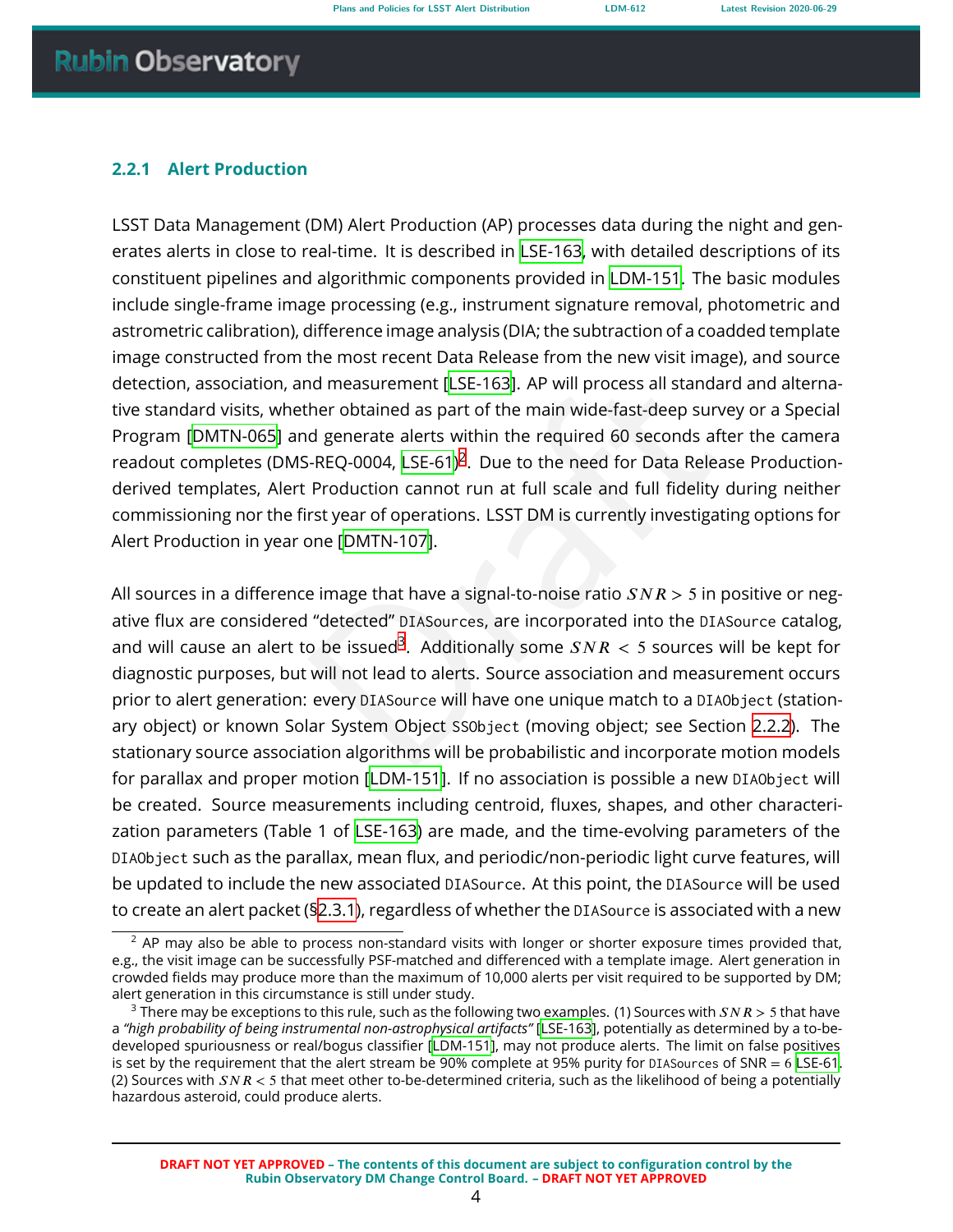<span id="page-9-0"></span>DIAObject, a previously-existing DIAObject, or an SSObject .

### **2.2.2 Solar System Processing**

moving objects are added to the SS0bject catalog. SSF<br>s to the Minor Planet Center (MPC), where they will be p<br>usly known or externally identified moving objects into the<br>castrometry in the orbital parameter fits. Users in After the completion of a night of observing, LSST Solar System Processing (SSP; [LDM-156](#page-24-7) ) will attempt to identify *new* SSObjects using the updated Prompt Products Database ([§2.3.3\)](#page-12-1). SSP algorithms form tracklets from pairs of single-apparition DIASources taken during one night, generate tracks between nights, and fit orbits to identify and characterize moving objects. Newly identified moving objects are added to the SSObject catalog. SSP will report candidate moving objects to the Minor Planet Center (MPC), where they will be publicly available; will ingest all previously known or externally identified moving objects into the SSObjects catalog; and will use MPC astrometry in the orbital parameter fits. Users interested in newlydiscovered asteroids will need to query the SSObject catalog or the MPC to identify them. The first time a new SSObject is discovered, SSP will associate past DIAsources with the new SSObject as far back as is practical from the accuracy of the orbit. However, revised alerts will not be issued. Future LSST detections of the new SSObject will produce alerts attributed to the SSObject .

### <span id="page-9-1"></span>**2.2.3 Alert Distribution**

Alert packets ([§2.3.1\)](#page-11-2) will be queued for distribution to community brokers (§ [4](#page-15-0)) and the LSST alert filtering service ([§2.2.4\)](#page-10-0). LSST is prototyping a bulk transport system built on the opensource distributed queue system Apache Kafka $^4$  $^4$ , with Apache Avro $^5$  used as a binary serialization format[[DMTN-093](#page-25-2)]. Initial tests indicate that this system performs effectively at the required scale[[DMTN-028\]](#page-25-3).

Due to the finite bandwidth out of the LDF, only a limited number of selected community brokers can receive the full alert stream. It will not be possible for individual science users to subscribe directly to the full LSST alert stream. Rather, science users may access LSST alerts through a community broker, or through the alert filtering service (§[2.2.4](#page-10-0)) if they have data access rights (§ [3\)](#page-14-0). A minimum of five full streams is required to be supported[[LSE-61\]](#page-24-5). The eventual number of selected community brokers ([§4.8](#page-20-0)) is still to be determined, as it depends on several quantities including available network capacity, packet size and contents, number

<span id="page-9-2"></span><sup>4</sup> <http://kafka.apache.org/>

<span id="page-9-3"></span><sup>&</sup>lt;sup>5</sup><http://avro.apache.org/>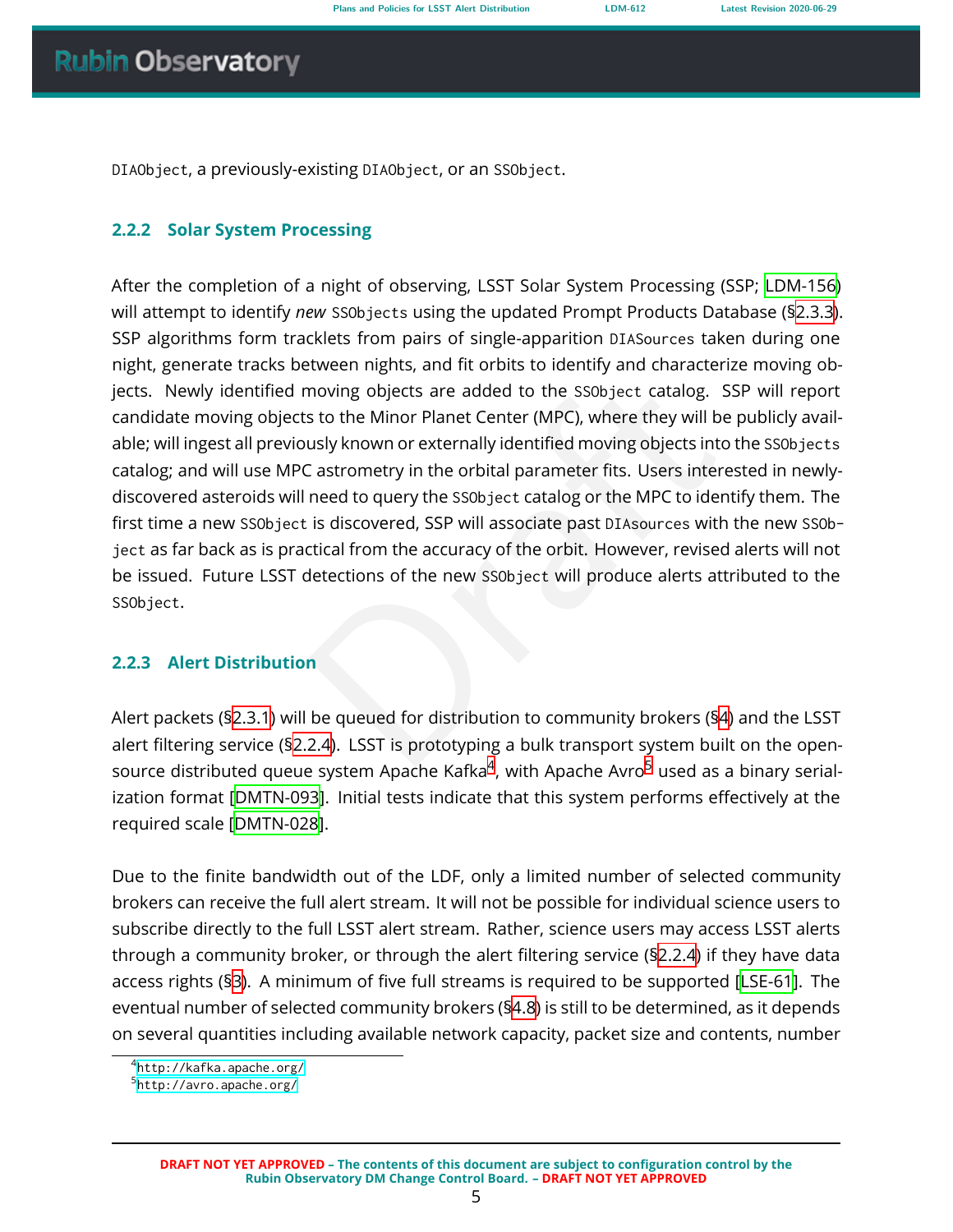of alerts per visit, and the rate of alert distribution. Current alert packets are estimated to be about 82 KB [\[DMTN-102\]](#page-24-1). Options to reduce the packet size are under consideration; these include removing postage stamps, reducing or removing history, or including only a subset of the DIASource or DIAObject record contents.

# <span id="page-10-0"></span>**2.2.4 The LSST Alert Filtering Service**

e Pl[a](#page-24-3)t[f](#page-10-2)orm (\$2.2.6), users can upload simple filters (filters<br>
ne alert packet) and receive on their own computer a real-<br>
r filter. This capability is expected to be useful for scien<br>
tion that may be too specific to be The LSST alert filtering service provides a means of real-time access to a subset of the alert stream. Using the Science Platform (§2.2.6), users can upload simple filters (filters which only use information within the alert packet) and receive on their own computer a real-time stream of alerts which pass their filter. This capability is expected to be useful for science cases requiring real-time notification that may be too specific to be well-served by community brokers. The alert filtering service is required to support a minimum of 100 simultaneous users; limits on resource usage and bandwidth (support for transmission of up to 20 full-sized alerts per visit per filter is required) will be imposed to maintain performance $^6$ . If necessary, a TAC-like process may be used to allocate filtering service resources [LSE-163]. The LSST alert filtering service will support a version of the <code>vo</code>E<code>vent</code> standard $^7$  that is current at the time of <code>LSST</code> operations.

# <span id="page-10-1"></span>**2.2.5 Forced Photometry**

Measurements of DIAObjects that are below the  $SNR > 5$  threshold are available through "forced photometry": flux is measured at a previously-known position. Forced photometry is performed on difference images in two ways; neither contributes to alerts, but are available to users through the Science Platform. First, during the real-time difference image analysis, forced photometry is performed on every difference image at the locations of all previouslyknown DIAObjects detected in a past interval to be determined. The resulting measurements are stored in the Prompt Products Database ([§2.3.3\)](#page-12-1) and are queryable within 24 hours. Second, at the end of the night, "precovery" forced photometry will be performed for all *new* DIAObjects on every difference image from the past 30 days. These results are also stored in the Prompt Products database and will be available within 24 hours.

<span id="page-10-2"></span><sup>&</sup>lt;sup>6</sup> The requirement on the number of simultaneously connected users and number of passed alerts is largely driven by outbound bandwidth limitations from the DAC at NCSA. We are investigating approaches that would support larger numbers of active filters. Users with data rights that do not require real-time notification can also programatically query the Prompt Products Database to identify DIAObjects or SSObjects of interest without using the LSST alert filtering service.

<span id="page-10-3"></span><sup>7</sup> <http://www.ivoa.net/documents/VOEvent/>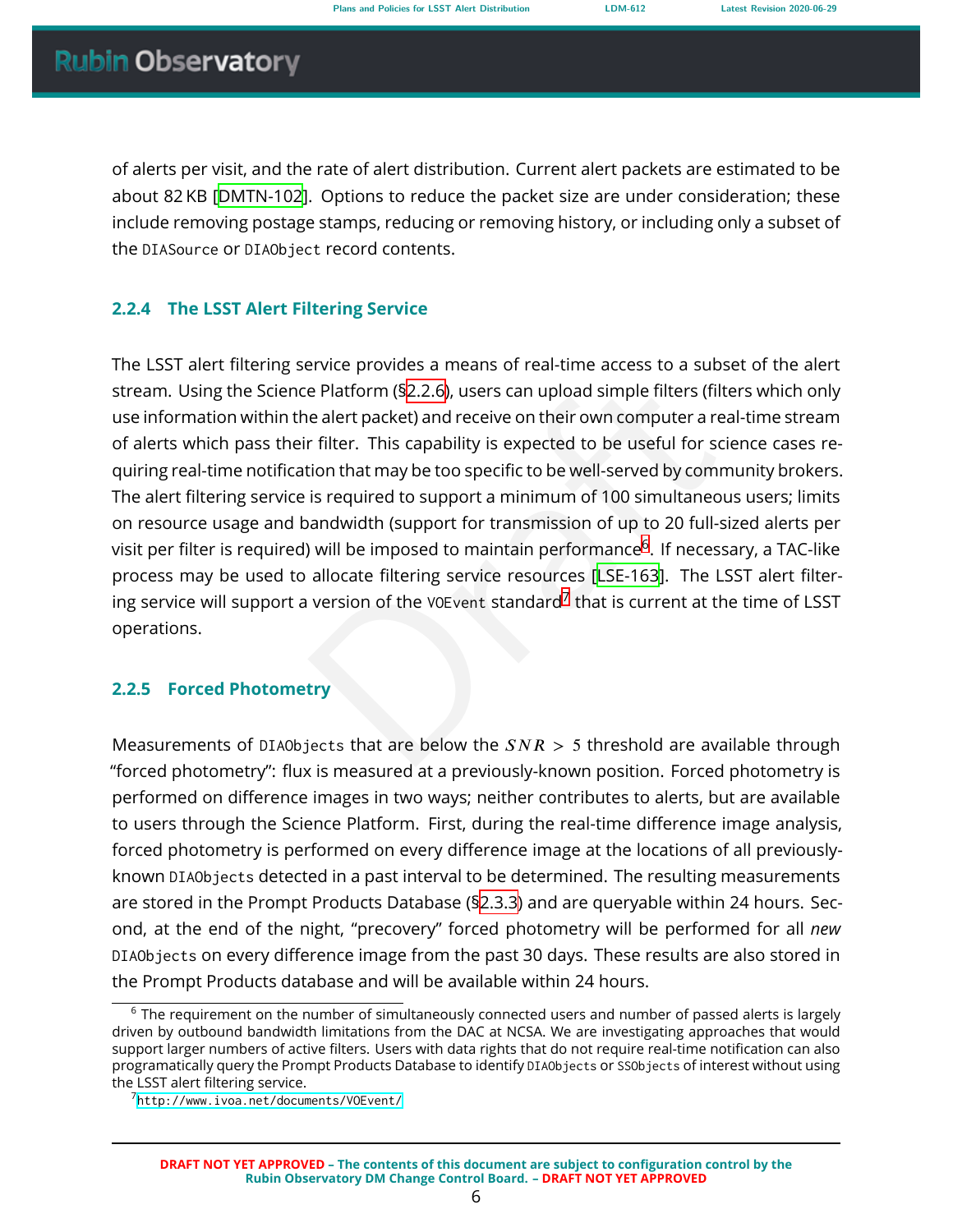Additionally, a service shall be provided to users to obtain full-survey precovery for a limited number of user-specified DIAObjects, also within 24 hours (DMS-REQ-0341, [LSE-61\)](#page-24-5). This service will be made available through the Science Platform.

# <span id="page-11-0"></span>**2.2.6 The LSST Science Platform**

of accessing data: a web-based "Portal" for visual examples and catalogs; an interactive "Notebook" environmer<br>ions for running code close to the data; and an Applicatic<br>programmatic access to LSST data using Virtual Obser The LSST Science Platform (LSP) provides access to the proprietary data products (e.g., [§2.3.2](#page-12-0) – [2.3.5\)](#page-13-0) held in the DACs. The Science Platform is described in full in [LSE-319](#page-24-8) and [LDM-554](#page-24-9) . It provides three means of accessing data: a web-based "Portal" for visual examination and querying of the LSST images and catalogs; an interactive "Notebook" environment with associated computing allocations for running code close to the data; and an Application Programming Interface (API) for programmatic access to LSST data using Virtual Observatory standards.

# <span id="page-11-2"></span><span id="page-11-1"></span>**2.3 Data Products**

# **2.3.1 Alert Packets**

The contents of an Alert packet are fully described in Section 3.5.1 of LSE-163. We reproduce the list of included data here:

- I. an ID uniquely identifying the Alert
- II. the prompt products database ID
- III. the database record of the DIASource that triggered the Alert, as well as the filterName and programId of the corresponding Visit
- IV. the entire associated DIAObject or SSObject record from the Prompt Products Database, which include a variety of variability metrics computed on the updated DIASource lightcurve.
- V. Any DIASource and DIAForcedSource records that exist, and difference image noise estimates where they do not, taken from the previous 12 months. the previous 12 months of associated DIASource records from the Prompt Products Database
- VI. matching Object IDs from the latest Data Release, if they exist, and 12 months of their DIASource records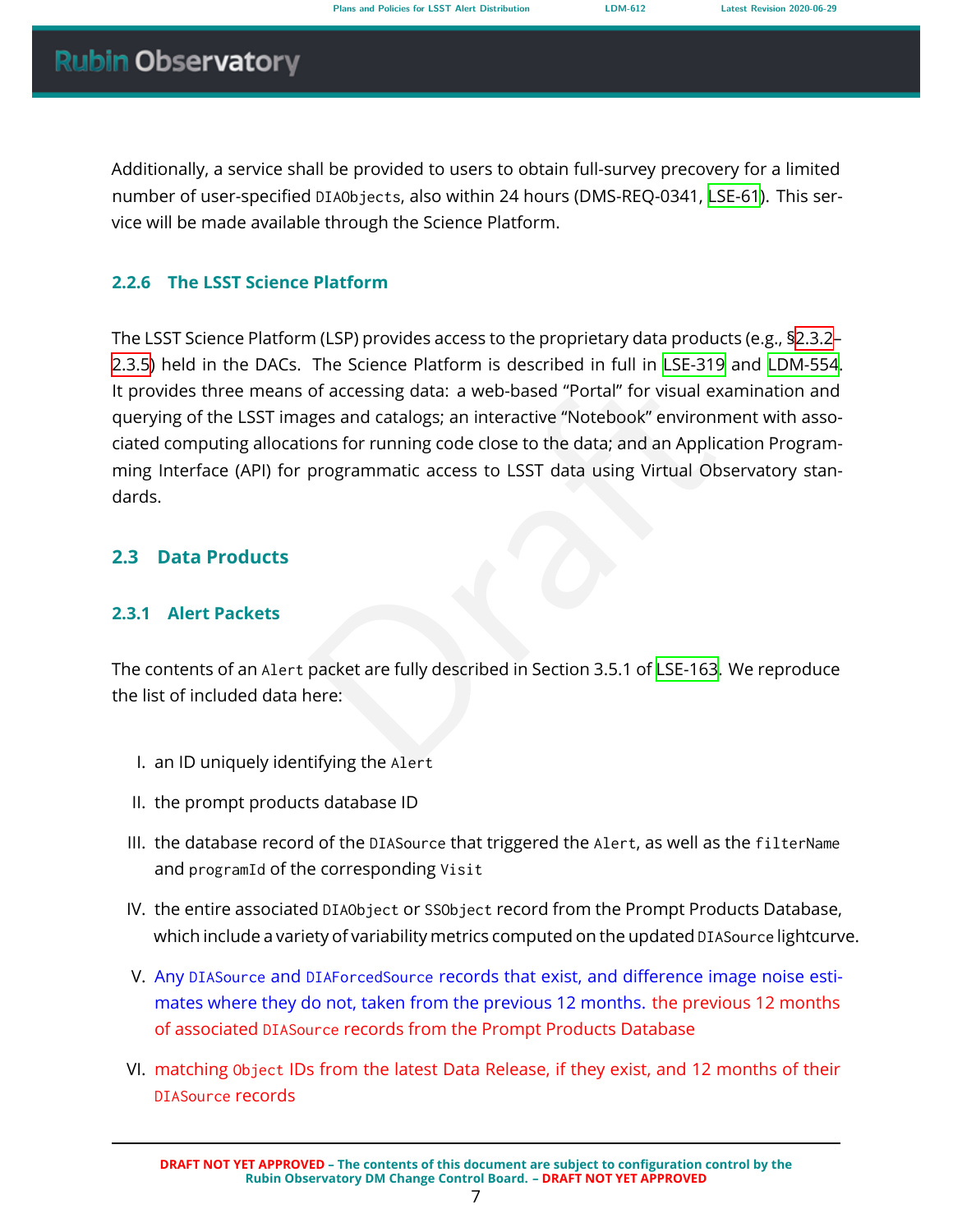VII. postage stamps of the difference image and template at the DIASource location

ore will be provided for each DIASource triggering an Ale<br>greater completeness or purity depending on their scie<br>ier is required to achieve 90% completeness and 95%<br>ouriousness value.<br>Suriousness value.<br>Suriousness value.<br> The full list of parameters that are measured and included in the DIASource and DIAObject records are provided in Tables 1 and 2 of [LSE-163,](#page-24-3) respectively. The only trigger for an Alert is the detection of a source in a difference image with  $SNR > 5$ . Thus, objects that are saturated in the visit or template image, or objects that are the same brightness in both the visit and template images will not generate an Alert. Imperfect subtractions may create artifacts with  $SNR > 5$ ; these will generally lead to an Alert, subject to overall capacity limits. A machinelearned spuriousness score will be provided for each DIASource triggering an Alert, so users may filter the stream for greater completeness or purity depending on their scientific needs. The spuriousness classifier is required to achieve 90% completeness and 95% purity at 6 $\sigma$ [[LSE-30](#page-24-0)] at a threshold spuriousness value.

### <span id="page-12-0"></span>**2.3.2 Processed Images**

Processed visit images (PVIs) and difference images produced by the prompt processing pipeline will be available in the Science Platform to users with data rights within 24 hours. They are held on disk for 30 days to enable the precovery forced photometry service ([§2.2.5\)](#page-10-1). PVIs for older visits can be regenerated on-demand.

### <span id="page-12-1"></span>**2.3.3 Prompt Products Database**

The DIAObject , DIASource, and SSObject catalogs created by the Alert Generation pipelines are held in a Prompt Products Database along with the outputs of the Forced Photometry. This database is queryable through any of the aspects of the Science Platform.

### <span id="page-12-2"></span>**2.3.4 Data Release Products**

Annual<sup>[8](#page-12-3)</sup> releases of all the LSST data will include processed and stacked images, catalogs of Sources , ForcedSources, and Objects from measurements on the stacked and individual images, as well as calibration information. It will also include a reprocessing of all images with the latest pipelines and full-survey versions of DIASource and DIAObject catalogs-i.e.,

<span id="page-12-3"></span><sup>&</sup>lt;sup>8</sup>There will be an additional initial data release containing data from the first six months of operations [\[LSO-](#page-25-4)[011](#page-25-4)].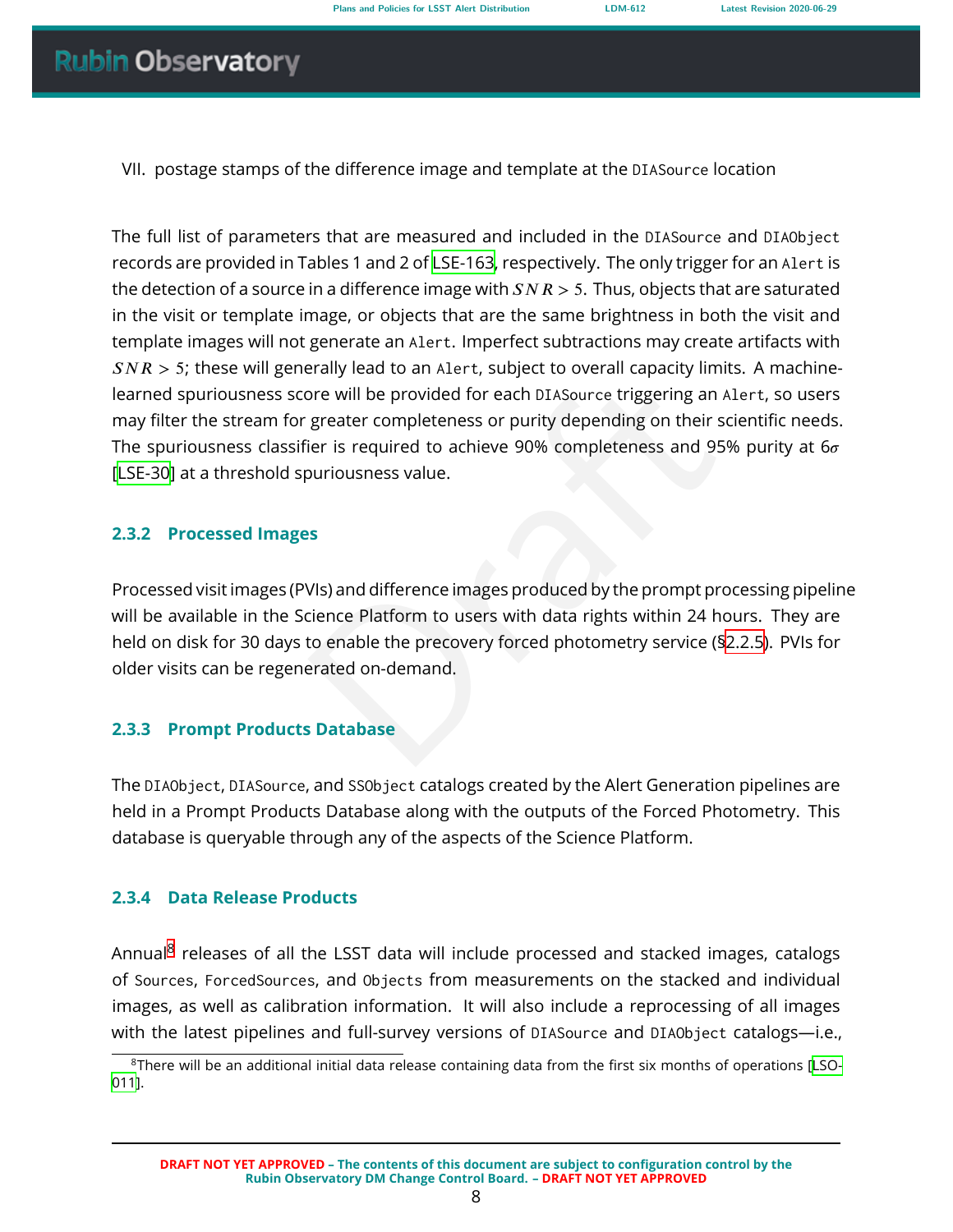the variability characterization parameters are calculated from the entire survey to date. All of these products are queryable through the Science Platform.

### <span id="page-13-0"></span>**2.3.5 Alert Database**

ves will likely prefer to query the DIAObject and DIASourierctly. All alerts will be stored in their full original form in an archive hosted in the DACs. This archive is expected to be of most use for testing broker filters or for studies that need to emulate realtime identification of transients from the alert packets. Users who simply wish to work with large samples of lightcurves will likely prefer to query the DIAObject and DIASource or Object and ForceSource tables directly.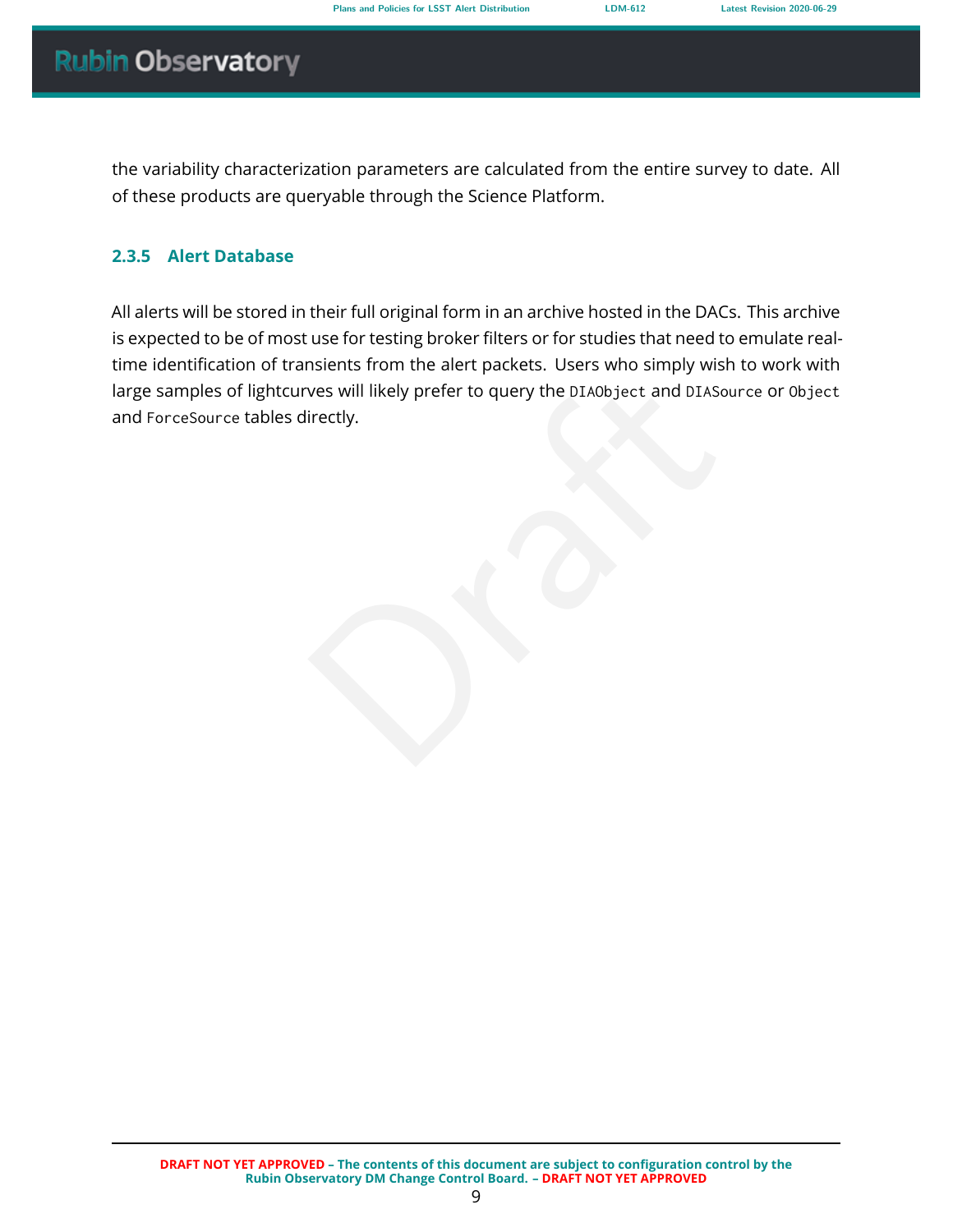# <span id="page-14-0"></span>**3 Data Rights to Alert Stream Components**

LSST data rights and data access policies are formally described in the LSST Data Rights Policy document, [LDO-13,](#page-24-10) which is in development at this writing. The interested reader is advised to consult that document for details. We summarize here for convenience those aspects of the policy that pertain to LSST alerts. In the case of any discrepancy between this document and the LSST Data Rights Policy document, the LSST Data Rights Policy document shall take precedence.

LSST alert packets (§[2.3.1](#page-11-2)) are a world-public data product. We use "public" here in the sense that alert packets can be freely shared with anyone, by anyone, anywhere, worldwide. However, LSST does not have the bandwidth to serve the full alert stream directly to individuals; thus, the term "public" means "shareable" and should not be misinterpreted as "freely available."

) are a world-public data product. We use "public" here if freely shared with anyone, by anyone, anywhere, worlder the bandwidth to serve the full alert stream directly to heans "shareable" and should not be misinterpreted Instead, the LSST alert stream will be delivered to a to-be-determined set of community brokers (Section [4](#page-15-0)). Brokers may share (or not share) the contents of alert packets with whomever they choose, although the broker selection process (§ 4) will prioritize selection of brokers that will provide world-public access to their services. The contents of the DIAObject , DIASource , DIAForcedSource, and SSObject tables held in the PPDB are also public and may be freely shared, although the ability to access and query the PPDBs held in LSST DACs is restricted to data rights holders.

Access to proprietary LSST data (e.g., recent LSST images or the current LSST data release) is restricted to data rights holders. Brokers run by LSST data rights holders may facilitate access to these data for data rights holders but may not redistribute proprietary data. Proprietary data may be used as part of alert classification; the alert classifications are a derived data product and may be made public.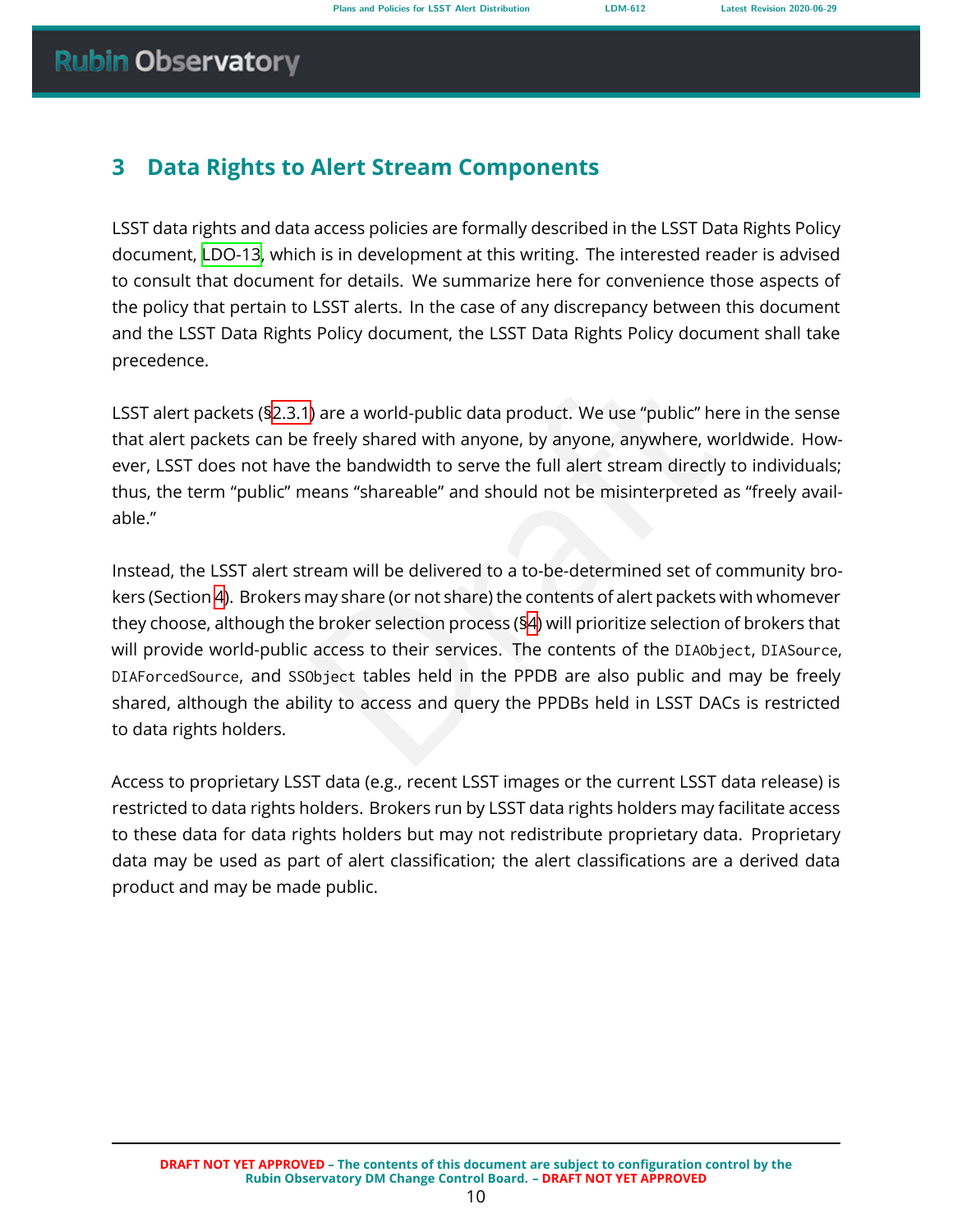# <span id="page-15-0"></span>**4 Guidelines for Community Brokers**

# <span id="page-15-1"></span>**4.1 The Role of Community Brokers**

Community brokers will play a vital role in enabling time-domain science with LSST. By receiving the LSST alert stream, adding value, and redistributing it to the scientific community, brokers facilitate full exploitation of the scientific value of the real-time LSST alerts.

mity brokers, individually or jointly, may provide a variety<br>re not limited to:<br>packets to a defined or world-wide community<br>pecific science goals or to remove potentially spurious al<br>SST alerts with other static catalogs We envision that community brokers, individually or jointly, may provide a variety of functions. These may include, but are not limited to:

- redistributing alert packets to a defined or world-wide community
- $\bm{\cdot}$  filtering alerts for specific science goals or to remove potentially spurious alerts $^9$  $^9$
- cross-correlating LSST alerts with other static catalogs or alert streams
- classifying events scientifically
- providing user interfaces to the data
- coordinating scientific activity among collaborators
- triggering followup observing
- for users with appropriate data rights, facilitating followup queries and/or user-generated processing within the LSST Data Access Center
- managing annotation & citation as followup observations are made
- collecting classification and other information gathered by the scientific community

Some of these functions may be performed by "Target and Observation Managers" [TOMs; [18](#page-25-5)] that may either be integrated into community brokers directly or connect to annotated and/or filtered streams delivered by a broker. For simplicity, we will here refer to any system that connects directly to the LSST alert stream as a broker.

<span id="page-15-2"></span><sup>9</sup> trading completeness for purity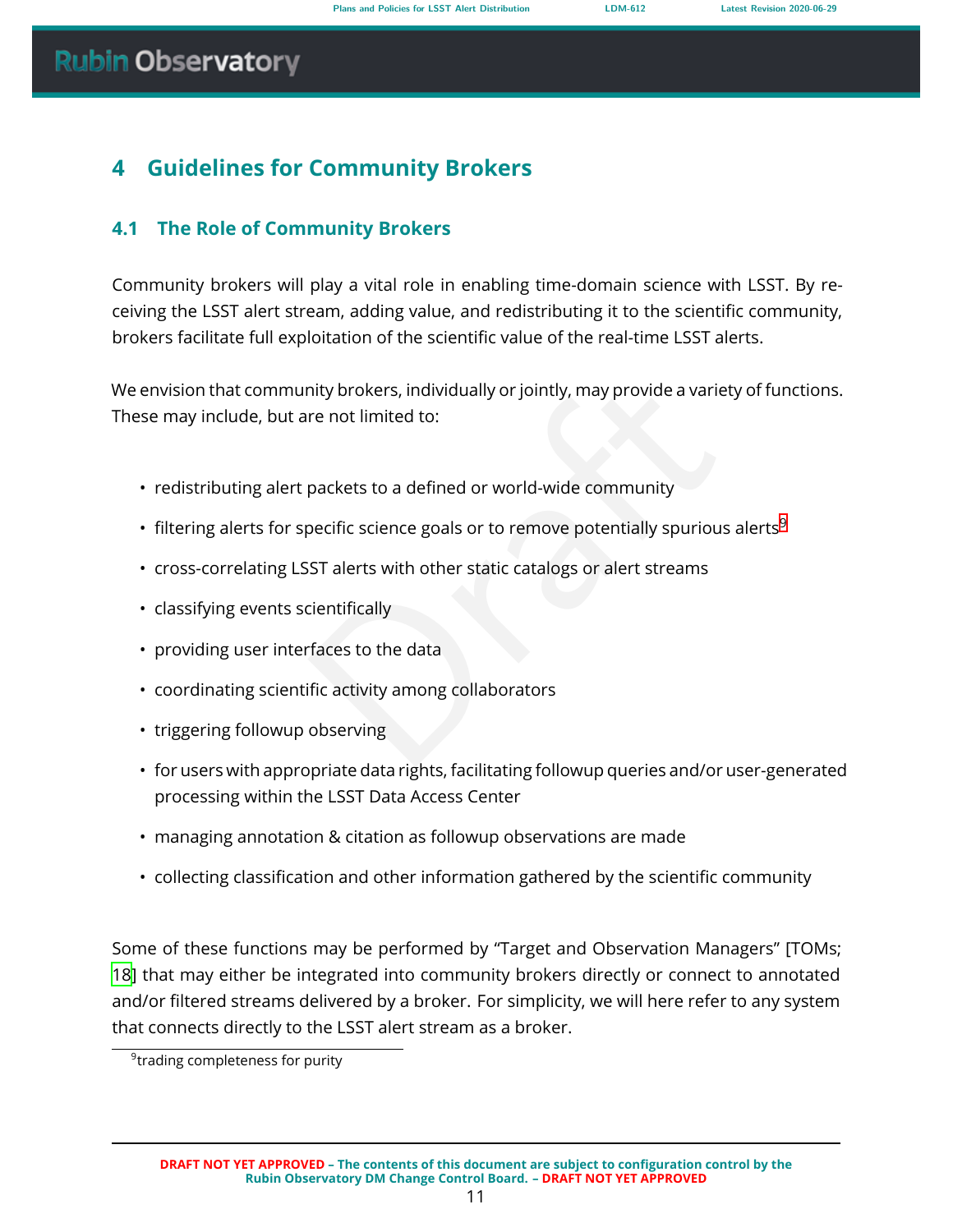# <span id="page-16-0"></span>**4.2 Requirements for Community Brokers**

Because of the large data volume of the alert stream (several TB per night), finite bandwidth from the LSST datacenter prevents sending a full copy of the alert stream to all interested parties. Additionally, we anticipate that community brokers will require some level of support from the LSST operations team. Accordingly, LSST is conducting an open proposal process in order to select brokers with sufficient technical capability to enable valuable and reliable scientific returns.

We believe the scientific community will be best served by a rich broker ecosystem offering diverse capabilities. Any institution worldwide was allowed to submit a Letter of Intent (§[4.4\)](#page-17-0). The LSST SAC decided to invite all institutions who submitted a LOI to submit a full proposal. Demonstration of appropriate technical and personnel resources to support the proposed goals were the minimum requirement to be considered.

community will be best served by a rich broker ecosyst<br>institution worldwide was allowed to submit a Letter of<br>invite all institutions who submitted a LOI to submit a fi<br>priate technical and personnel resources to support Recognizing that different science goals may benefit from different technical approaches, and that proposing institutions may have a range of strengths and experience, the proposal solicitation does not place any explicit functional requirements on proposed brokers. Thus a proposed broker is not *required* to consume the whole stream, to redistribute the full stream, to operate for the full ten-year survey, or to make its products world-public, for example. However, given the small and finite number of brokers to be selected (§4.8) and the evaluation criteria ([§4.7\)](#page-18-0), proposals offering to do so will be more likely to be selected. The selection committee will evaluate the proposals holistically, weighing the unique capabilities proposed in order to maximize the scientific output of LSST.

<span id="page-16-1"></span>While we expect the evaluation process to favor proposals that receive the full alert stream, brokers may propose to receive only a filtered subset of events (or a subset of the alert packet contents) from LSST. We anticipate that this capability would be provided by the same technology underlying the LSST alert filtering service, potentially with less restrictive requirements than are placed on user-provided filters. Some broker services, particularly those processing only a small subset of alerts, may elect to receive alerts from other community brokers rather than from the LDF directly. Brokers requesting direct access to the alert stream who agree to forward alerts to downstream services will be favored in the selection process.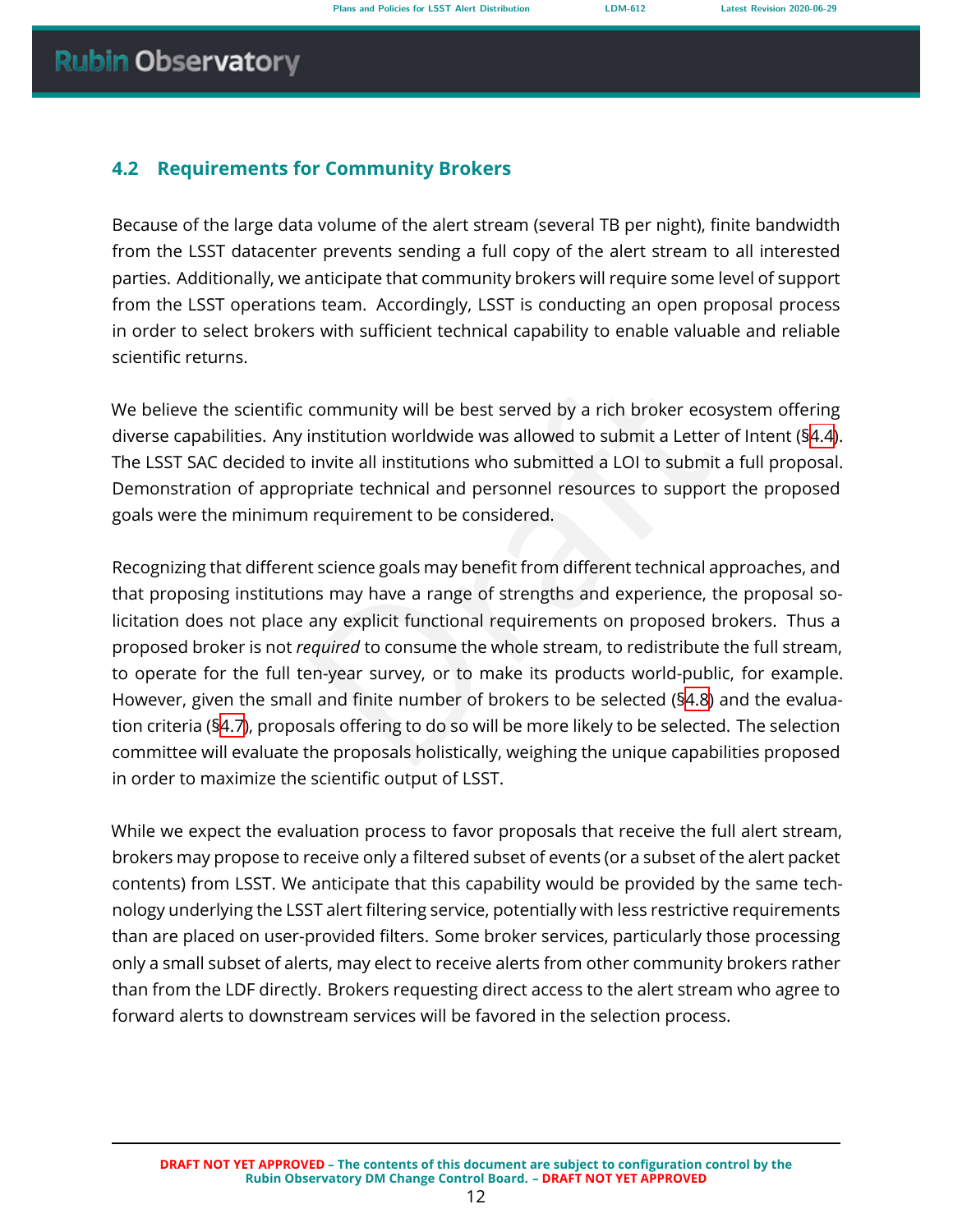# **4.3 The Broker Selection Panel**

Broker proposals will be evaluated by a panel designated by the LSST Science Advisory Committee. Appropriate care will be taken to avoid conflicts of interest. The panel will include ex officio representatives from the LSST Project Office, LSST Operations, and LSST Data Management to provide policy and technical guidance.

# <span id="page-17-0"></span>**4.4 Letters of Intent**

betwo stages: an initial open call [f](#page-23-1)or Lette<br>d parties, and a subsequent full proposal call solicited f<br>age process ensures those writing full proposals have a<br>provides an opportunity for early feedback. An invitatio<br>be va The broker proposal process will have two stages: an initial open call for Letters of Intent (LOIs) from all interested parties, and a subsequent full proposal call solicited from invited LOI writers. This two-stage process ensures those writing full proposals have a reasonable chance at selection and provides an opportunity for early feedback. An invitation to submit a full proposal may also be valuable to proposers in obtaining relevant funding. No financial support is available from the LSST Project. The LOI call was issued in LDM-682 .

LOIs were evaluated using the same criteria as the full proposals (§4.6 –4.7), with recognition that the proposed brokers may have been in the conceptual or early design stage at the time of the LOI.

# <span id="page-17-1"></span>**4.5 Call for Proposals**

The call for full proposals for LSST brokers was issued in [LDM-723.](#page-24-11) The broker selection panel will use these proposals to select the brokers that will receive alert streams directly from the LSST Data Facility.

# <span id="page-17-2"></span>**4.6 Required Technical Resources**

The panel will evaluate whether the proposed broker system is technically feasible and appropriately supported for the proposed goals. At minimum, this requires:

- Large inbound and outbound network bandwidth (the full alert stream is a few TB/night)
- Petabytes of disk capacity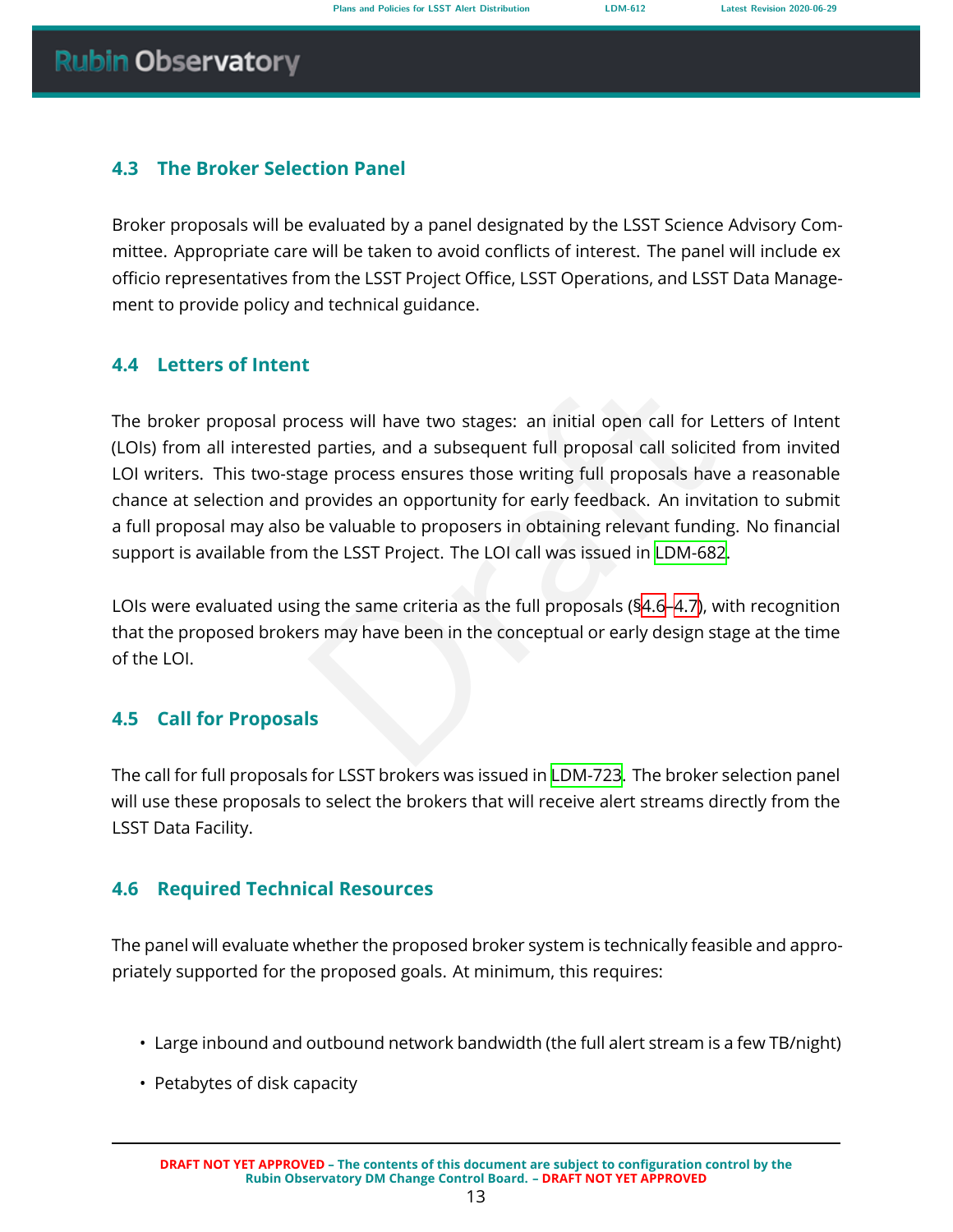- Databases capable of handling billions of sources
- Compute resources to handle sophisticated classification and filtering tasks in real time at scale
- Appropriate personnel and sufficient effort to develop the required software and to maintain and operate the service
- Institutional support to ensure the longevity and stability of the service and software. By default selected brokers will be expected to plan to operate for the full ten-year survey.
- Discussion of funding sources to support broker development and operations.

# <span id="page-18-0"></span>**4.7 Evaluation of Community Broker Proposals**

mere militaries experience phanets experience and operation<br>ing sources to support broker development and operation<br>**mmunity Broker Proposals**<br>and will evaluate proposals with a primary goal of maximity<br>interaction of LSST The broker selection panel will evaluate proposals with a primary goal of maximizing the scientific exploitation of LSST—recognizing that many of LSST's scientific returns are likely to be unanticipated.

The panel will evaluate broker proposals that demonstrate appropriate technical resources (§[4.6\)](#page-17-2) using the following evaluation criteria:

### <span id="page-18-1"></span>**4.7.1 Scientific Value**

The panel will consider whether a proposed broker has the potential to add scientific value that serves a large community, enables high-profile science, or provides unique capabilities. In particular, the panel will evaluate the proposed contributions to LSST's four science pillars $^{\text{10}}$  $^{\text{10}}$  $^{\text{10}}$ . The panel will prioritize proposals that require or take advantage of the unique aspects of the LSST alert stream, namely its real-time and world-public nature.

# <span id="page-18-2"></span>**4.7.2 Availability to the World Community**

Because community brokers are the means by which scientists without LSST data rights may access the public contents of the alert packets, the panel will prefer proposals that make their

<span id="page-18-3"></span><sup>&</sup>lt;sup>10</sup>These are: Probing Dark Matter and Dark Energy, Taking an Inventory of the Solar System, Exploring the Transient Optical Sky, and Mapping the Milky Way[[LPM-17\]](#page-24-12).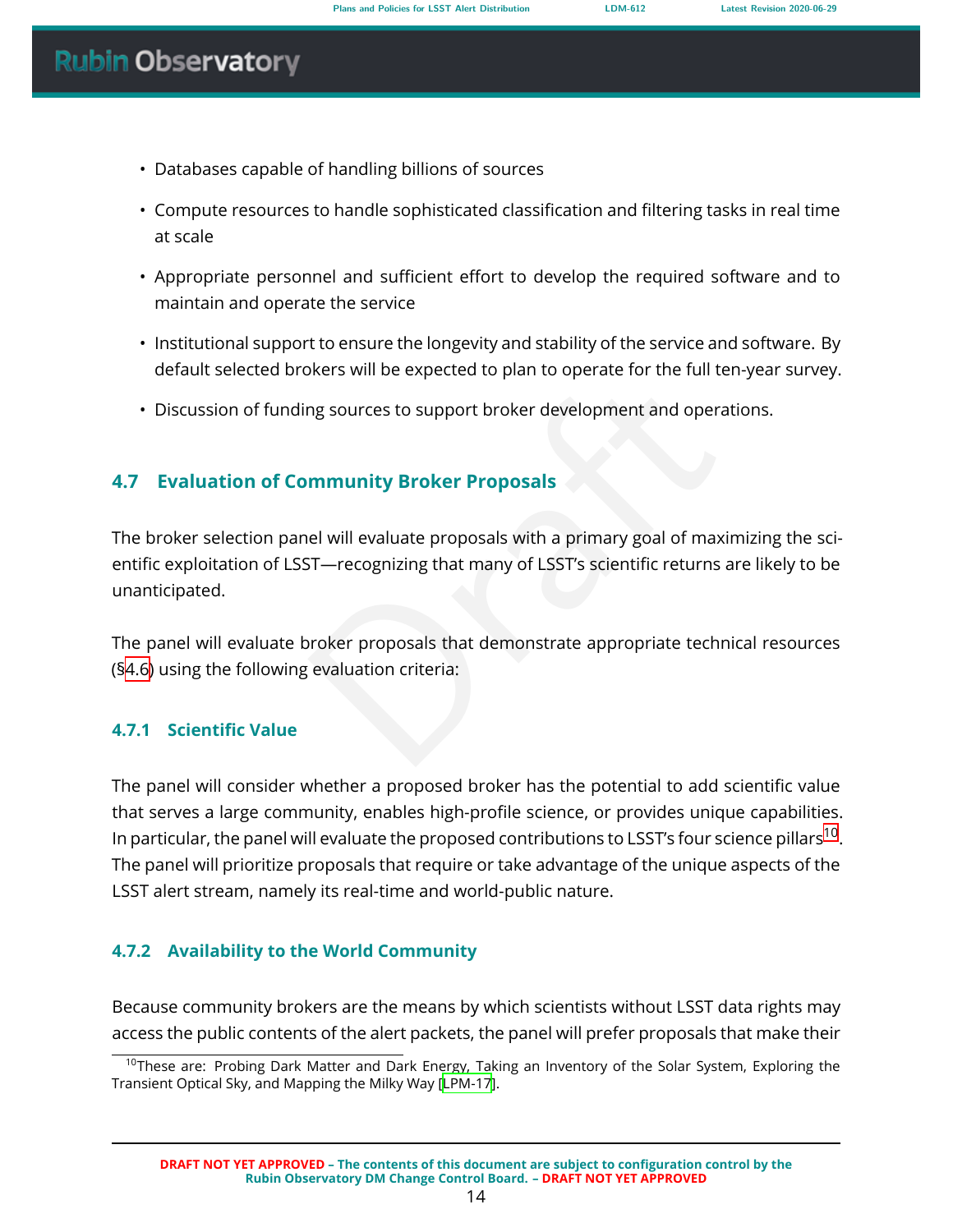products and services world-public. At least one broker that provides world-public access to alerts will be selected.

### <span id="page-19-0"></span>**4.7.3 Scientific Validity**

The panel will look for evidence that scientific products, such as photometric classifications, produced by a proposed broker are accurate. Brokers may demonstrate performance in production on precursor surveys or by data challenge. The proposal call will provide sample alerts generated by LSST pipelines from precursor survey data that may be used for testing and evaluation.

# <span id="page-19-1"></span>**4.7.4 Integration with the Time-Domain Ecosystem**

For science cases involving real-time followup, the panel will consider the extent to which proposed brokers facilitate integration with followup resources, other surveys and alert streams, other brokers and services, existing communities of observers, and archives.

# <span id="page-19-2"></span>**4.7.5 Community Adoption**

properties from precursor survey data that may be used<br>the Time-Domain Ecosystem<br>ng real-time followup, the panel will consider the extent to<br>ntegration with followup resources, other surveys and al<br>es, existing communitie The panel will consider whether a proposed broker system has already demonstrated scientific value and community adoption on precursor streams. This evaluation will also assess the range of scientific, geographic, and institutional communities that have utilized the service as well as the publications it enabled.

### <span id="page-19-3"></span>**4.7.6 Complementarity**

To maximize scientific returns, the panel will aim to select an ensemble of complementary brokers. Brokers that are more limited in scope or scientific goals may be selected if they provide capabilities not present in other selected brokers or are serving scientific communities that would otherwise be unable to use LSST alerts.

### <span id="page-19-4"></span>**4.7.7 Existing Agreements**

The panel will consider the applicability of any existing agreements, if relevant.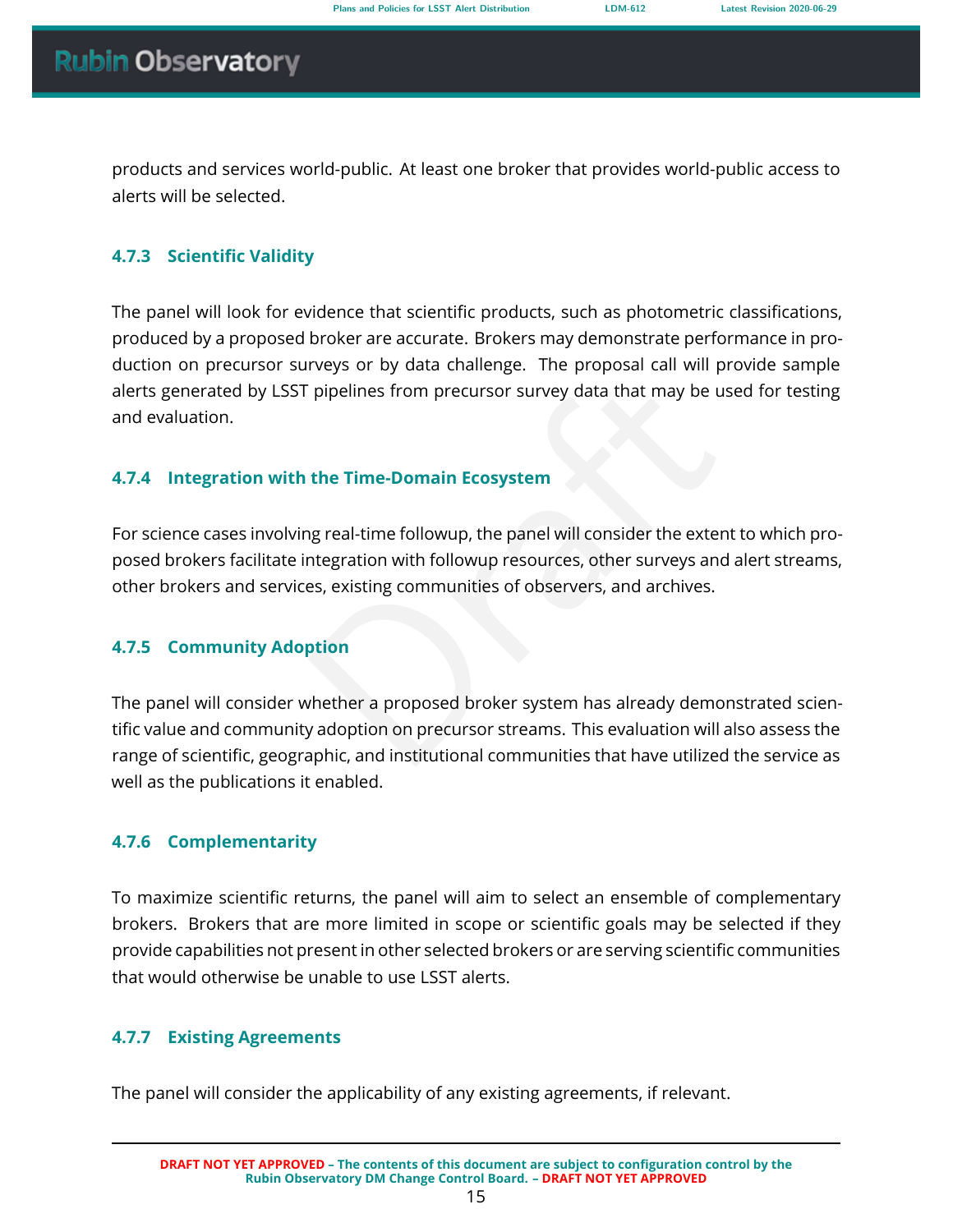# <span id="page-20-0"></span>**4.8 Determining the Number of Community Brokers**

Early sizing estimates indicated that only four full streams could be provided from the LSST Data Facility due to network bandwidth limitations. Current capacity projections indicate a larger number may be possible ([§2.2.3\)](#page-9-1), but with some uncertainty. A minimum of five full streams is required [\[LSE-61\]](#page-24-5). The available capacity will depend on:

- actual network capacity and usage patterns
- details of the alert format
- the achieved purity of the alert stream

Format<br>
of the alert stream<br>
tion will not be possible until commissioning data is average<br>
may elect to make guaranteed and provisional selection<br>
to f brokers may be selected for integration during the c<br>
phases, with ad Final capacity determination will not be possible until commissioning data is available. The broker selection panel may elect to make guaranteed and provisional selections based on these estimates. A subset of brokers may be selected for integration during the commissioning and early operations phases, with additional brokers joining as the survey reaches steady state.

# <span id="page-20-1"></span>**4.9 Broker Evolution Throughout Operations**

Broker performance and usage will be reviewed periodically during LSST Operations at an interval to be determined. Broker selections may be changed or additional new brokers added due to changes in LSST survey or pipeline performance, broker performance or usage, or community science priorities.

# <span id="page-20-2"></span>**4.10 Resources for Proposers**

To aid in broker development and testing, LSST will make availableis providing pre-packaged alert streams for precursor and/or simulated datasets generated by the LSST Alert Production pipelines and distributed with the expected formats and protocols. These LSST-processed alerts provide the best match to the content and formats currently envisioned for LSST alerts, although the precursor surveys themselves do not closely match the LSST depth, filters, cadence, etc. Details on these sample alerts may be found at [https://www.lsst.org/scientists/](https://www.lsst.org/scientists/alert-brokers) [alert-brokers](https://www.lsst.org/scientists/alert-brokers) .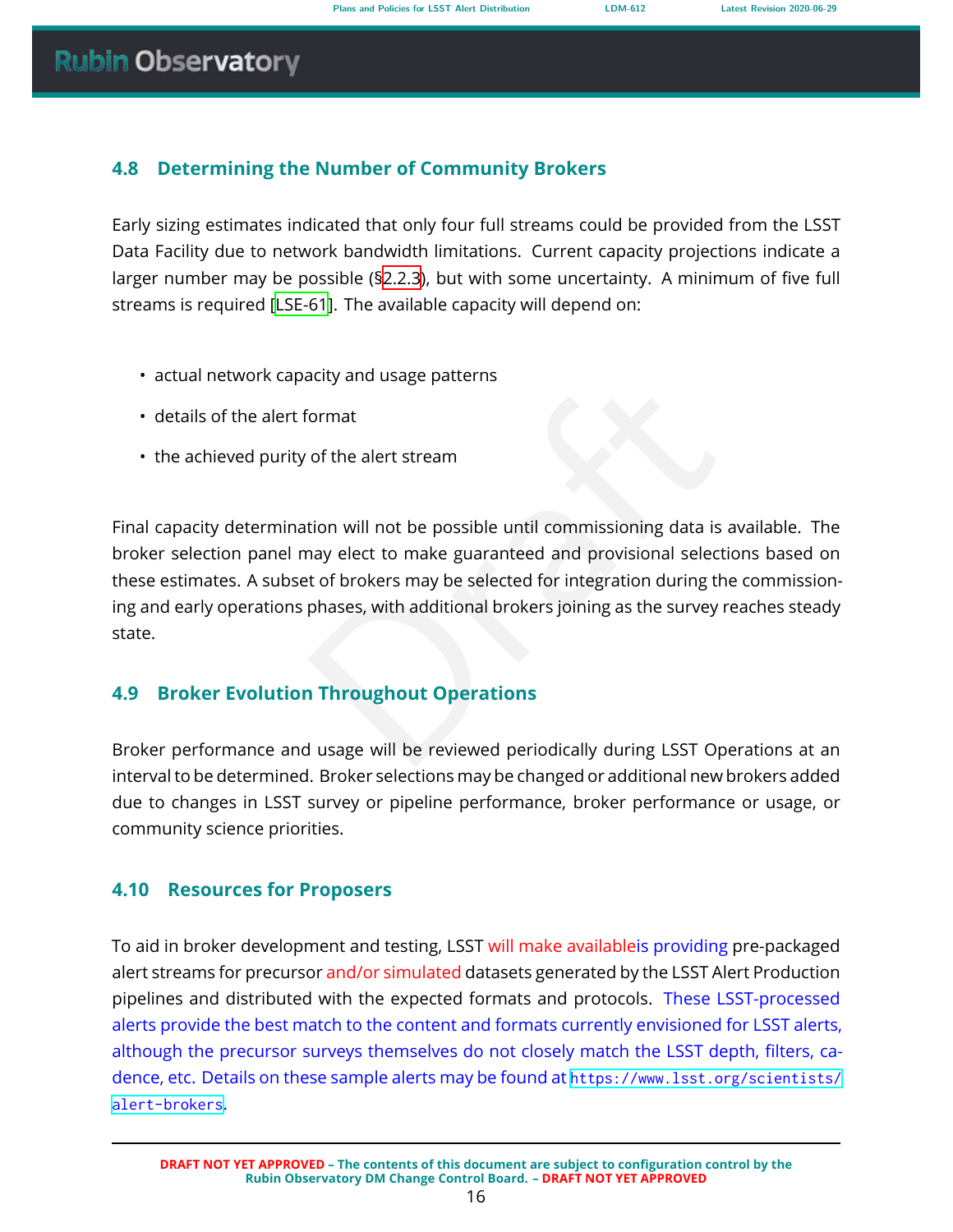Proposers may also wish to take advantage of the public alert archive from the Zwicky Tran-sient Facility<sup>[11](#page-21-2)</sup>. ZTF alerts are shallower than the sample precursor alerts produced by the LSST pipelines and contain somewhat different information<sup>[12](#page-21-3)</sup>. However, ZTF alerts are avail-able in much greater quantities and in many cases have been spectroscopically classified<sup>[13](#page-21-4)</sup>.

Proposers may also or instead utilize simulations or other precursor datasets in their proposals if desired. In any case, proposers should be explicit about what data they use for demonstrations, and explain the extent to which, and the limitations to which, they illustrate the scientific and technical capabilities of their system.

### **4.11 Resources for Selected Brokers**

<span id="page-21-0"></span>al capabilities of their system.<br>
Selected Brokers<br>
expected to sign a Memorandum of Understanding codita Rights policies (where relevant) and outlining expected<br>
rel Agreements for both parties. Selected community<br>
m the Selected brokers will be expected to sign a Memorandum of Understanding codifying agreement to respect LSST Data Rights policies (where relevant) and outlining expected interfaces, support, and Service-Level Agreements for both parties. Selected community brokers will receive basic support from the LSST Operations Team to ensure that the alert stream is delivered with the expected form, content, reliability, and timing. Additionally, status information will be available during operations to diagnose processing and data transport problems as they arise.

# <span id="page-21-1"></span>**4.12 Timeline**

The calendar-year timeline presented below is the current best estimate based on the LSST project schedule and is subject to revision.

- **2018** • *Q4* Plans and Policies for LSST Alert Distribution document issued
- **2019** • *Q1* Issue call for Letters of Intent (LOI)
	- *Q2* Letters of intent due
	- *June* Broker development workshop (invited LOI writers)
	- *Q4* Revise this document. Invite full proposals for community brokers from selected LOIs

<span id="page-21-3"></span><span id="page-21-2"></span><sup>11</sup><https://ztf.uw.edu/alerts/public/>

 $12$ ZTF alerts have 30 days of history rather than one year, and no forced photometry or timeseries features, but do include crossmatches to Gaia and PanSTARRS.

<span id="page-21-4"></span><sup>&</sup>lt;sup>13</sup>see e.g., the Transient Name Server (<https://wiserep-tns.weizmann.ac.il/>)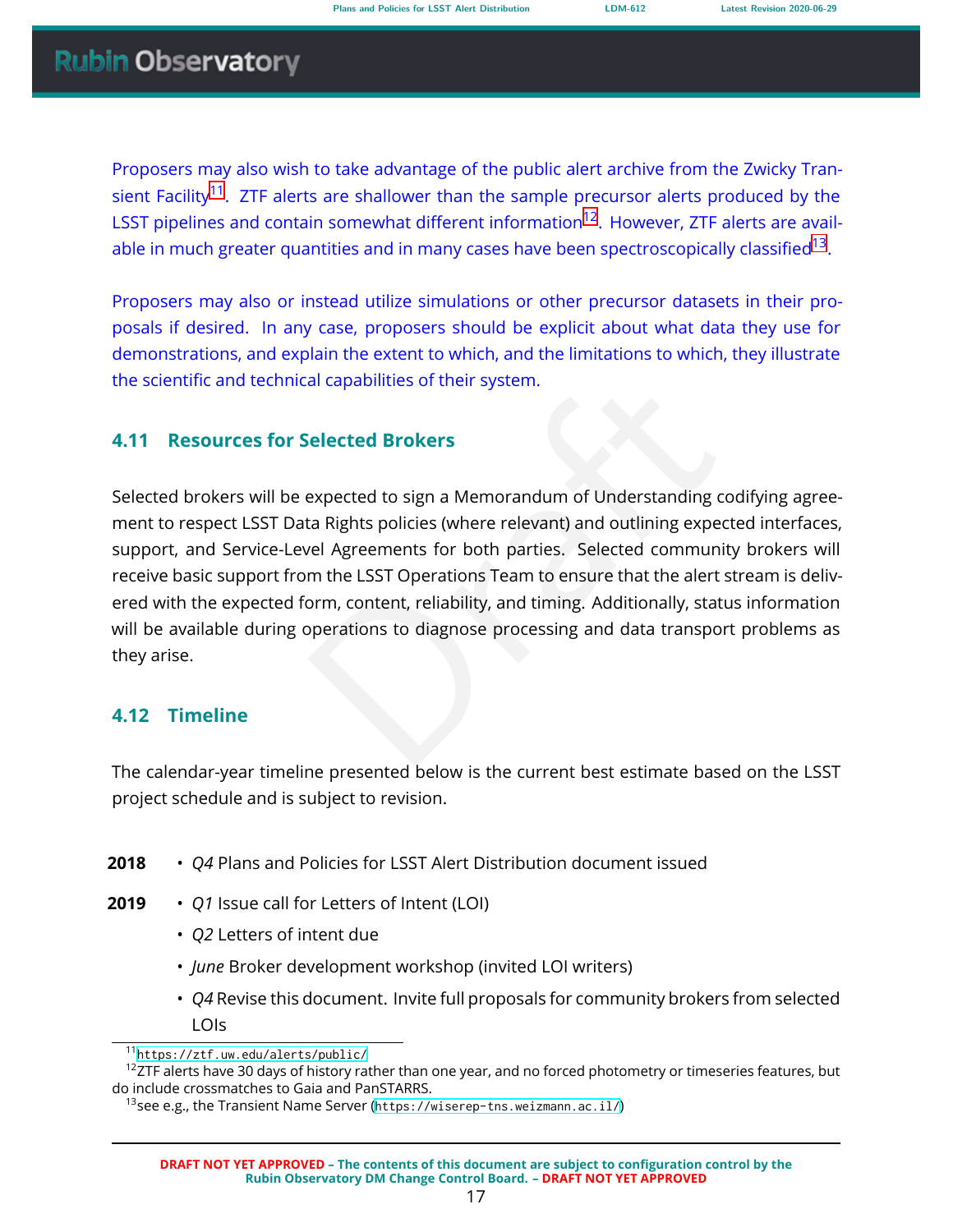- **2020** • *Q1* Document bulk transport format and interface. Distribute alert stream test software.
	- June 15 Broker proposals due
	- *Q3* Provisional broker selections made
	- *Q3* Document bulk transport format and interface. Distribute alert stream test software.
	- December 15 Broker proposals due.
- **2021** • *Q2* Provisional broker selections made

broker selections made<br>
d on major commissioning milestones and will shift acco<br>
schedule<sup>14</sup>. Alerts are provided during commissioning to<br>
tterfaces. Potential data release scenarios are described<br>
described<br>
described<br>
d Subsequent steps depend on major commissioning milestones and will shift according to the evolving commissioning schedule<sup>14</sup>. Alerts are provided during commissioning to enable engineering tests of broker interfaces. Potential data release scenarios are described in [LSO-011.](#page-25-4)

<span id="page-22-0"></span><sup>&</sup>lt;sup>14</sup>See <https://www.lsst.org/about/project-status>.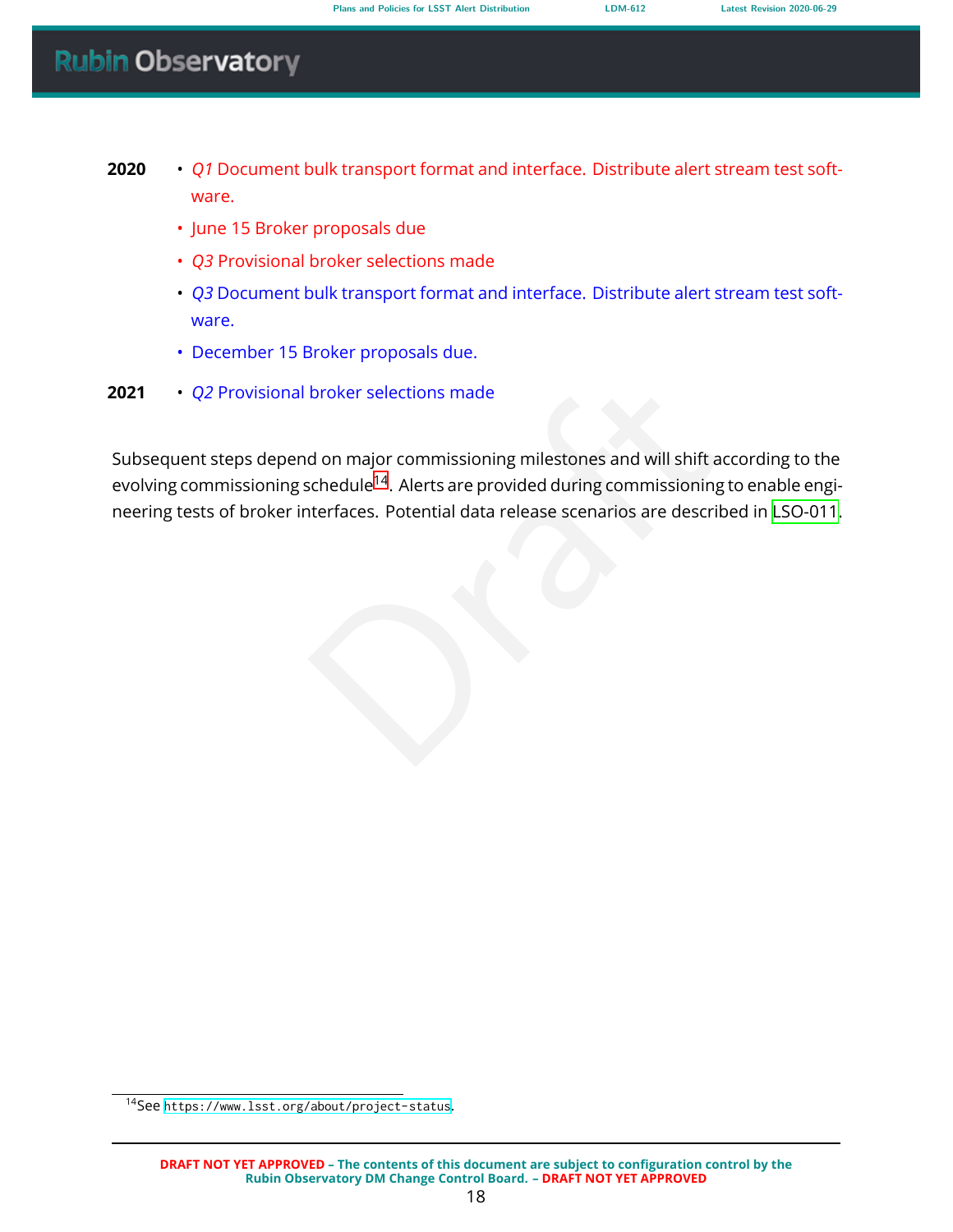# <span id="page-23-0"></span>**5 Acronyms**

| <b>Acronym</b> | <b>Description</b>                                     |  |
|----------------|--------------------------------------------------------|--|
| AP             | <b>Alerts Production</b>                               |  |
| <b>API</b>     | Application Programming Interface                      |  |
| C              | Specific programming language (also called ANSI-C)     |  |
| <b>DAC</b>     | Data Access Center                                     |  |
| <b>DAPOL</b>   | Data Access Policy (Tag for policy statement)          |  |
| <b>DIA</b>     | Difference Image Analysis                              |  |
| DM             | Data Management                                        |  |
| <b>DMS</b>     | Data Management Sub-system                             |  |
| <b>DMTN</b>    | <b>DM Technical Note</b>                               |  |
| <b>DRP</b>     | Data Release Production                                |  |
| ID             | Identifier (Identification)                            |  |
| KB             | KiloByte                                               |  |
| LDF            | <b>LSST Data Facility</b>                              |  |
| <b>LDM</b>     | LSST Data Management (handle for controlled documents) |  |
| LOI            | Letter of Intent                                       |  |
| <b>LPM</b>     | <b>LSST Project Management (Document Handle)</b>       |  |
| <b>LSE</b>     | <b>LSST Systems Engineering (Document Handle)</b>      |  |
| <b>LSP</b>     | <b>LSST Science Platform</b>                           |  |
| <b>LSST</b>    | Large Synoptic Survey Telescope                        |  |
| <b>MOPS</b>    | Moving Object Pipeline System                          |  |
| <b>MPC</b>     | <b>Minor Planet Centre</b>                             |  |
| <b>NCSA</b>    | National Center for Supercomputing Applications        |  |
| <b>PSF</b>     | Point Spread Function                                  |  |
| <b>RR</b>      | <b>Rate Reduction</b>                                  |  |
| <b>SNR</b>     | Signal-to-Noise Ratio (also denoted SN and S/N)        |  |
| <b>TAC</b>     | <b>Time Allocation Committee</b>                       |  |
| ТB             | TeraByte                                               |  |

# **References**

<span id="page-23-1"></span>[1] **[LDM-682]**, Bellm, E., Blum, R., Graham, M., et al., 2019, *Call for Letters of Intent for Community Alert Brokers*, LDM-682, URL <https://ls.st/LDM-682>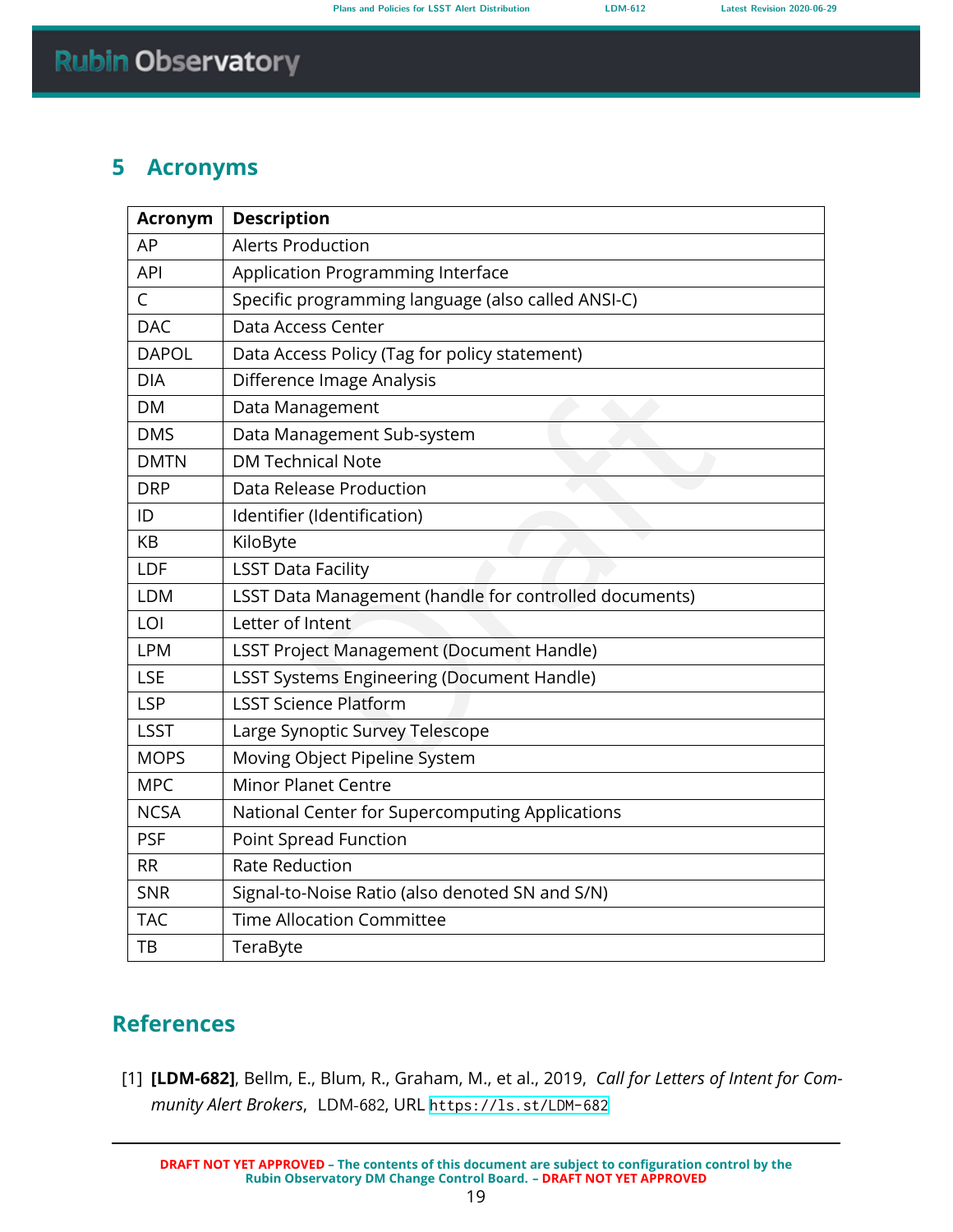- <span id="page-24-11"></span>[2] **[LDM-723]**, Bellm, E., Blum, R., Graham, M., et al., 2019, *Call for Proposals for Community Alert Brokers* , LDM-723, URL <https://ls.st/LDM-723>
- <span id="page-24-10"></span>[3] **[LDO-13]**, Blum, R., et al., 2019, *LSST Data Policy*, LDO-13, URL <https://ls.st/LDO-13>
- <span id="page-24-0"></span>[4] **[LSE-30]**, Claver, C.F., The LSST Systems Engineering Integrated Project Team, 2018, *Observatory System Specifications (OSS)*, LSE-30, URL <https://ls.st/LSE-30>
- <span id="page-24-5"></span>[5] **[LSE-61]**, Dubois-Felsmann, G., Jenness, T., 2018, *LSST Data Management Subsystem Requirements*, LSE-61, URL <https://ls.st/LSE-61>
- <span id="page-24-9"></span>[6] **[LDM-554]**, Dubois-Felsmann, G., Ciardi, D., Mueller, F., Economou, F., 2018, *Science Platform Requirements*, LDM-554, URL https://ls.st/LDM-554
- <span id="page-24-4"></span><span id="page-24-1"></span>[7] **[DMTN-065]**, Graham, M., Jurić, M., Lim, K.T., Bellm, E., 2018, *Data Management and LSST Special Programs* , DMTN-065, URL https://dmtn-065.lsst.io , LSST Data Management Technical Note
- Felsmann, G., Ciardi, D., Mueller, F., Economou, F., 2018,<br>LDM-554, URL https://1s.st/LDM-554<br>m, M., Jurić, M., Lim, K.T., Bellm, E., 2018, *Data Managem*<br>MTN-065, URL https://dmtn-065.1sst.io,<br>nent Technical Note<br>am, M.L. [8] **[DMTN-102]**, Graham, M.L., Bellm, E.C., Guy, L.P., Dubois-Felsmann, C.T.S.G.P., the DM System Science Team, 2019, *LSST Alerts: Key Numbers* , DMTN-102, URL [https:](https://dmtn-102.lsst.io) [//dmtn-102.lsst.io](https://dmtn-102.lsst.io) , LSST Data Management Technical Note
- <span id="page-24-6"></span>[9] **[DMTN-107]**, Graham, M.L., Bellm, E.C., Slater, C.T., the DM System Science Team, 2019, *Options for Alert Production in LSST Operations Year 1* , DMTN-107, URL [https://dmtn-107.](https://dmtn-107.lsst.io) [lsst.io](https://dmtn-107.lsst.io) , LSST Data Management Technical Note
- <span id="page-24-12"></span>[10] **[LPM-17]**, Ivezić, Ž., The LSST Science Collaboration, 2018, *LSST Science Requirements Document*, LPM-17, URL <https://ls.st/LPM-17>
- <span id="page-24-8"></span>[11] **[LSE-319]**, Jurić, M., Ciardi, D., Dubois-Felsmann, G., 2017, *LSST Science Platform Vision Document*, LSE-319, URL <https://ls.st/LSE-319>
- <span id="page-24-3"></span>[12] **[LSE-163]**, Jurić, M., et al., 2017, *LSST Data Products Definition Document* , LSE-163, URL <https://ls.st/LSE-163>
- <span id="page-24-7"></span>[13] **[LDM-156]**, Myers, J., Jones, L., Axelrod, T., 2013, *Moving Object Pipeline System Design* , LDM-156, URL <https://ls.st/LDM-156>
- <span id="page-24-2"></span>[14] **[LDM-572]**, O'Mullane, W., Petravick, D., 2017, *Chilean Data Access Center* , LDM-572, URL <https://ls.st/LDM-572>